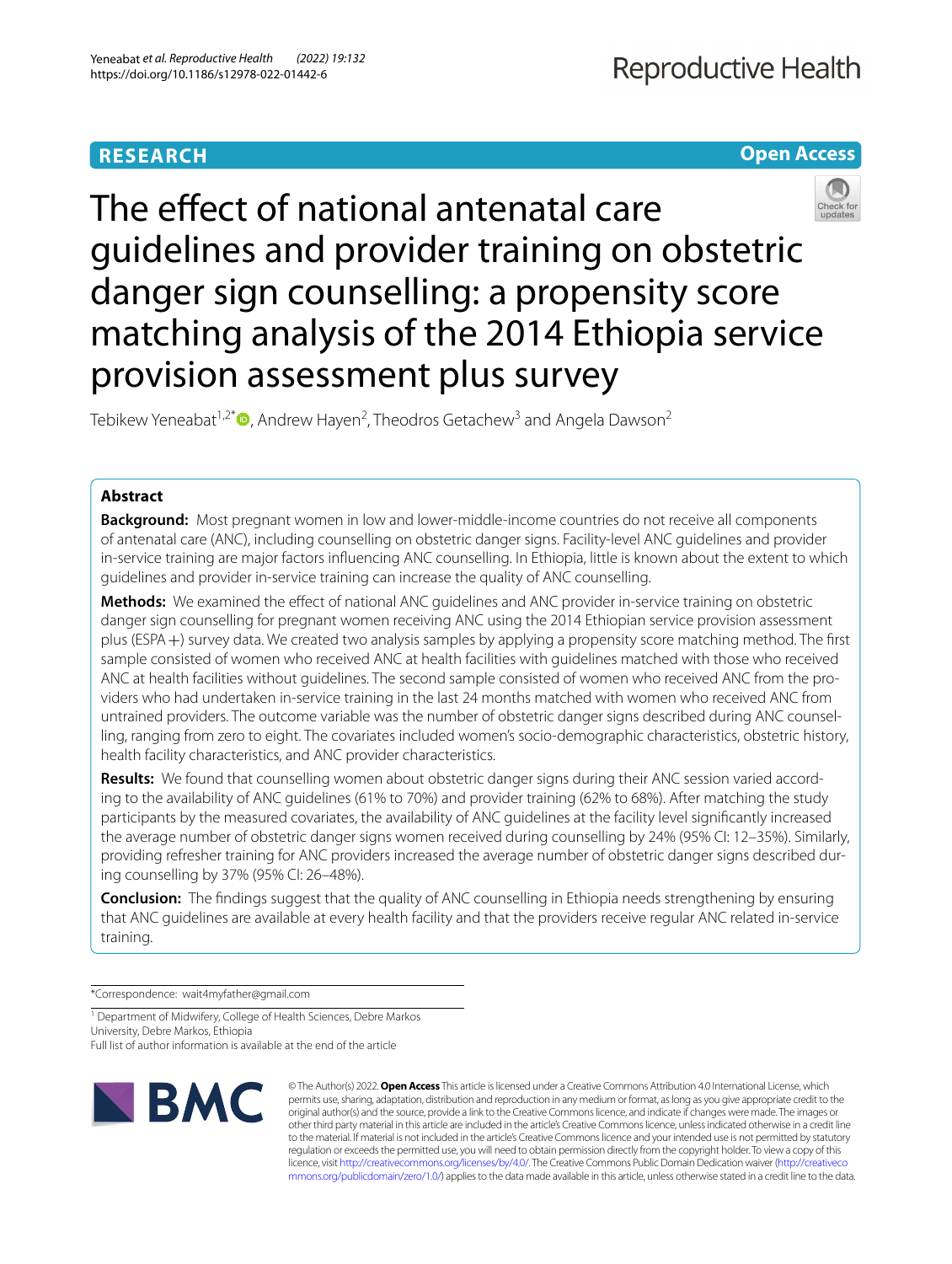**Keywords:** Antenatal care, Counselling, Obstetric danger signs

# **Plain language summary**

Maternal death from preventable pregnancy-related complications remains a global health challenge. In 2017, there were 295,000 maternal deaths worldwide, and about two-thirds of these deaths were from Sub-Saharan Africa. Ethiopia is a Sub-Saharan African country with 401 maternal deaths per 100,000 live births in 2017, and this rate is higher than the target indicated in sustainable development goals. Most maternal deaths are due to obstetric complications and could have been averted through early detection and treatment. Providing antenatal care counselling about obstetric danger signs enhances women's awareness of obstetric complications and encourages women to seek treatment from a skilled care provider. However, most women from low-income settings, including Ethiopia, do not receive counselling about obstetric danger signs. Facility-level antenatal care guidelines and provider in-service training improve antenatal care counselling. In Ethiopia, little is known to what extent antenatal care guidelines and provider training increase counselling on obstetric danger signs. The present study used the 2014 Ethiopian service provision assessment data and estimated the efect of antenatal care guidelines and provider training on counselling about obstetric danger signs. The analysis involved a propensity score matching method and included 1725 pregnant women. The study found that antenatal care guidelines at health facilities and antenatal care provider in-service training signifcantly increase counselling on obstetric danger signs by 24% and 37%, respectively. The fnding suggests improving the quality of antenatal care counselling in Ethiopia needs antenatal care guidelines at each antenatal care clinic and refresher training for the providers.

### **Background**

Maternal death, the death of a woman while pregnant, during childbirth, or within 42 completed days of termination of pregnancy [[1\]](#page-11-0), remains a global health challenge [[2,](#page-11-1) [3](#page-11-2)]. It has a negative efect on infant and child survival, the well-being of the family and society, and the country's socio-economic development by increasing health costs and reducing productivity  $[4-6]$  $[4-6]$ . As a result, improving maternal health and reducing maternal mortality is key to achieving sustainable development goals (SDGs). Sustainable development goal target 3 includes reducing the maternal mortality ratio to less than 70 per 100,000 live birth by 2030 [\[7](#page-11-5)[–9](#page-11-6)].

Between 2000 and 2017, there was a 38% decline in the global maternal mortality ratio (MMR). In 2017 there were 295,000 maternal deaths, with an estimated 211 maternal deaths per 100,000 live births. This rate is higher than the SDG target. About 94% of these maternal deaths were from low-income countries. Sub-Saharan Africa (SSA) alone had 196,000 maternal deaths, accounting for nearly two-thirds of the global maternal deaths [[2](#page-11-1), [3,](#page-11-2) [8](#page-11-7)]. Ethiopia is an SSA country where maternal deaths have remained very high, particularly between 2000 and 2011. There were  $871,673$  and  $676$  maternal deaths per  $100,000$ live births in 2000, 2005 and 2011, respectively [[10](#page-11-8)[–12](#page-11-9)]. As a result, the Ethiopian Ministry of Health has prioritised maternal health. The Ministry of Health launched the health sector development program (HSTP) in 2015 that outlined strategies to provide quality healthcare [ $13$ ]. The main focus of the HSTP is to ensure universal health coverage by strengthening primary healthcare [[13\]](#page-11-10), including training and deploying community health extension workers  $[14]$  $[14]$  $[14]$ . As a result, the country has made remarkable progress in reducing MMR from 676 in 2011 to 412 in 2016 [[15\]](#page-11-12). A recent report indicated that MMR in Ethiopia was 401 in 2017 [\[3](#page-11-2)], which has declined by slightly more than half compared to 871 in 2000 [\[10](#page-11-8)]. However, the current MMR in Ethiopia is considerably high as it surpasses the SDGs target of no more than 140 maternal deaths per 100,000 live births, and interventions need to be scaled up to avert preventable maternal deaths [[7,](#page-11-5) [8](#page-11-7)].

Most maternal deaths are preventable through quality healthcare services, such as antenatal care (ANC) [\[3](#page-11-2)]. For example, up to half of all maternal deaths can be prevented through ANC that provides comprehensive counselling on obstetric danger signs and facilitates the early detection and timely management of pregnancy-related complications and other pre-existing health problems [\[3](#page-11-2), [16](#page-11-13)[–19](#page-11-14)]. Improving pregnancy outcomes requires a pregnant woman to commence her frst ANC contact at or before 16 weeks of gestation and to receive the recommended components of care, including ANC counselling on obstetric danger signs that enhance risk identifcation [[20–](#page-11-15)[22\]](#page-11-16). Antenatal care counselling on obstetric danger signs enhances a woman's awareness of obstetric complications and encourages treatment-seeking from a skilled care provider during pregnancy, childbirth and postpartum [[23\]](#page-11-17).

Studies showed that ANC counselling, an interaction between the ANC provider and a woman and her family involving the exchange of information providing support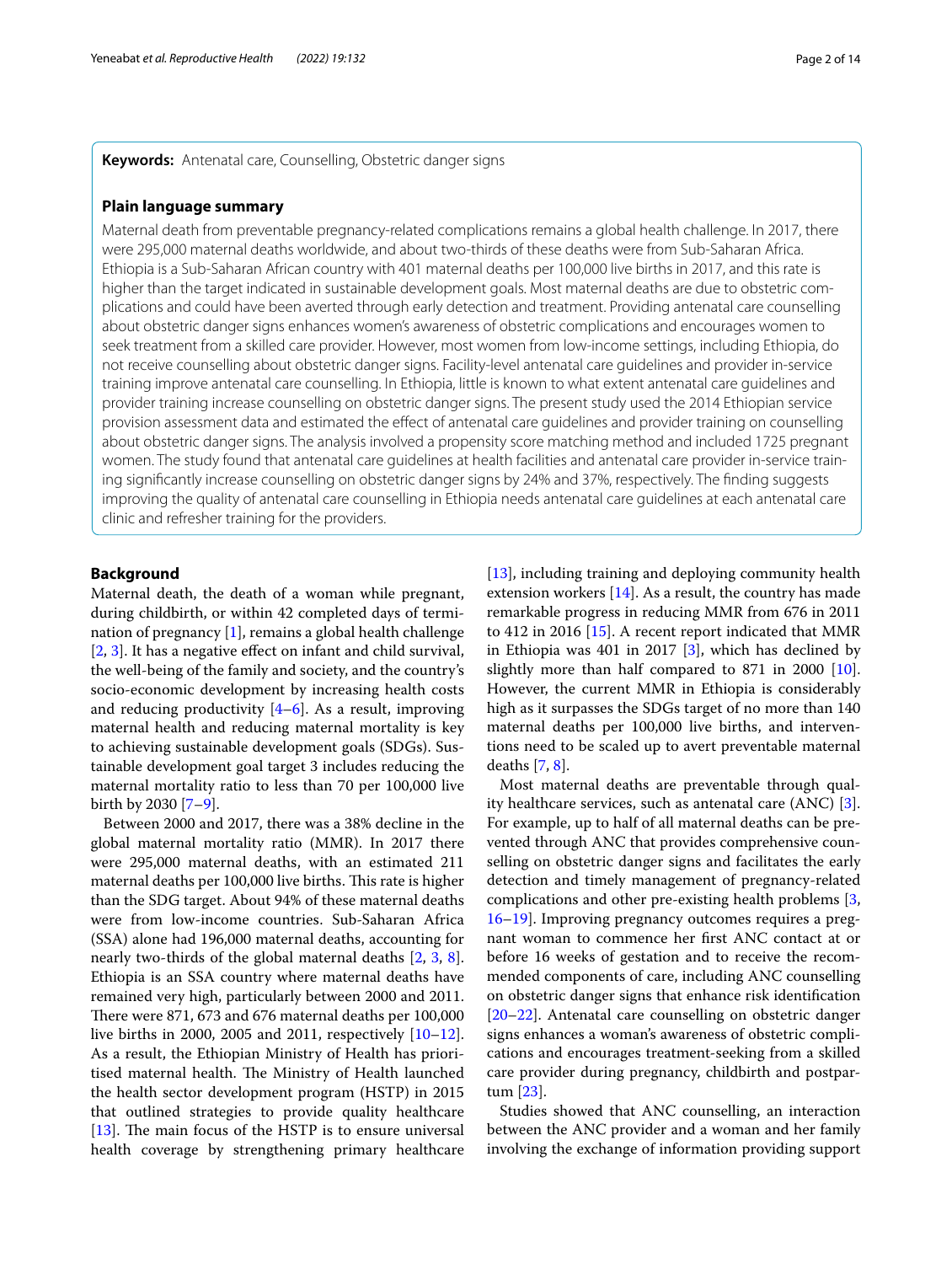[[24\]](#page-11-18), regarding pregnancy-related topics, such as obstetric danger signs, improves maternal health literacy about obstetric complications contributing to a women's decision to seek timely treatment ([[25\]](#page-11-19) Under review), skilled birth attendance [\[26](#page-11-20)] and postpartum family planning [[27,](#page-11-21) [28](#page-11-22)]. An example of an interactive ANC counselling approach is group ANC (GANC), a method of pregnancy care that provides eight to 12 women the opportunity to share their pregnancy and childbirth life experiences and learn from peers and the care provider. GANC has been found to enhance a woman's awareness of obstetric danger signs [\[29](#page-11-23)[–31\]](#page-11-24). However, most women do not receive ANC counselling on obstetric danger signs [[17,](#page-11-25) [32](#page-11-26)[–35](#page-11-27)]. ANC counselling in some low and lower-middle-income countries is as low as 13% (25 Under review). In Ethiopia, only 45% of women who received ANC were counselled on obstetric danger signs [\[15](#page-11-12)].

Factors relating to a woman's demand for health care and the supply of health services can infuence the quality of ANC counselling. Examples of demand-related factors include a woman's educational level [[36\]](#page-11-28) and the number of ANC contacts she has [\[16](#page-11-13), [35](#page-11-27), [37](#page-11-29)]. Supply related factors are primarily human and material resources [\[20](#page-11-15), [23](#page-11-17), [38–](#page-11-30)[40](#page-11-31)]. However, the lion's share of factors infuencing quality ANC counselling are facility-level ANC guidelines and ANC provider uptake of in-service training [\[29](#page-11-23), [41–](#page-11-32)[43](#page-11-33)].

The importance of ANC guidelines and provider inservice training in improving ANC counselling on obstetric danger has been reported in studies from Benin [\[42](#page-11-34)], Guatemala [\[43](#page-11-33)] and Tanzania [[41\]](#page-11-32). In Ethiopia, however, little is known to what extent guidelines and in-service training increase ANC counselling on obstetric danger signs. Therefore, the present study aimed to answer the research question "Does the availability of national ANC guidelines at the facility level and ANC in-service training in the last 24 months afect antenatal counselling on obstetric danger signs?". The study estimates the extent to which the availability of facility-level national ANC service guidelines and trained ANC providers can increase ANC counselling on obstetric danger signs in Ethiopia.

# **Methods**

#### **Study design and data source**

This is a cross-sectional study based on the 2014 Ethiopian service provision assessment plus  $(ESPA+)$  survey data  $[44]$  $[44]$ . The 2014 ESPA + was the first nationally representative facility-based survey on the performance of health facilities in Ethiopia. The  $2014$  ESPA + survey utilised four data collection instruments: facility inventory questionnaires, provider interview questionnaires, client exit interviews, and observation checklists of clientprovider interactions. Facility inventory questionnaires were used to collect data on the availability of services, medicines, infrastructures, and supplies. The provider interview questionnaires were used to collect data on the service environment and the healthcare provider's practices and perspectives (experiences and qualifcations). Observation checklists were used to assess the extent to which the provider applied the accepted standards of care. The client exit interview questionnaires were used to collect data on the quality of client-provider interaction [[44\]](#page-12-0).

### **Sample size and selection process**

The  $2014$  ESPA + survey data involved 1902 women receiving ANC at 1237 health facilities [\[44](#page-12-0)]. We excluded 177 women from the analysis for the following reasons (see Fig. [1\)](#page-3-0). Forty-nine women refused to participate in the client-exit interview. Twenty-fve women attended health posts, the lowest health facilities at the primary healthcare level stafed with health extension workers [[14\]](#page-11-11) who are not skilled attendants, as defined by the World Health Organization (WHO) [\[45\]](#page-12-1). Two women were not observed receiving ANC counselling on obstetric danger signs. One hundred one women had missing values in one or more study variables. Finally, we included 1725 women in this analysis.

#### **Study variables**

To illustrate the relationship between ANC guidelines and ANC provider training, quality counselling and its outcome, we constructed a conceptual framework (see Fig. [2\)](#page-3-1) based on a review of available literature [[46,](#page-12-2) [47](#page-12-3)]. The improvement of ANC counselling in quantity and quality positively infuences a woman's ability to recognise obstetric danger signs early and seek timely care [[16](#page-11-13), [29\]](#page-11-23). We defned quality ANC counselling in this study as the conversation an ANC provider has with a woman concerning problems that could arise during pregnancy, childbirth and the postpartum period, as recommended by WHO [[20\]](#page-11-15), and what the woman should do if she experiences these. This includes counselling each woman on obstetric danger signs, the importance of nutrition during pregnancy and following childbirth, childcare and breastfeeding, and family planning. While the quantity of ANC can be defned in terms of timing and the number of visits, it can vary depending on contextual diferences [\[48](#page-12-4)]. For example, the 2016 WHO ANC guideline recommends a mini-mum of eight antenatal care contacts [\[20](#page-11-15)], whereas the recommended minimum number of ANC visits in Ethiopia is four [[13](#page-11-10)]. It is beyond the scope of the present study to focus on the quantity of ANC. The present study only focuses on the relationship between ANC counselling and the availability ANC guidelines and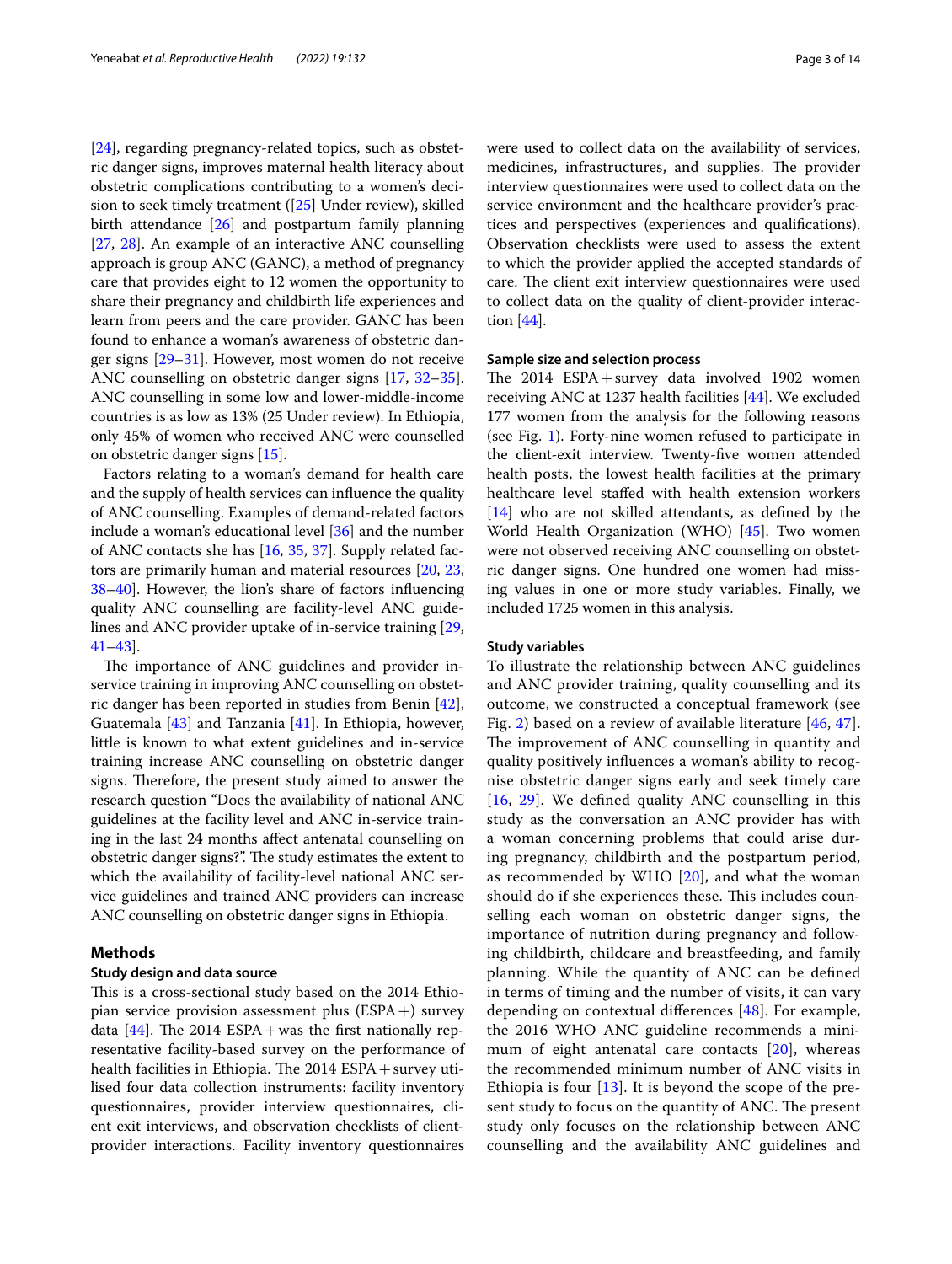

<span id="page-3-0"></span>

<span id="page-3-1"></span>provider training. The relationship between ANC counselling, maternal health literacy and women's decision to give birth at a health facility is addressed in another study (the results not provided). Guidelines can be

defned as "systematically developed statements to assist practitioner and patient decisions about appropriate healthcare for specifc clinical circumstances" [[49](#page-12-5)]. ANC guidelines are protocols that included details on managing common problems during pregnancy.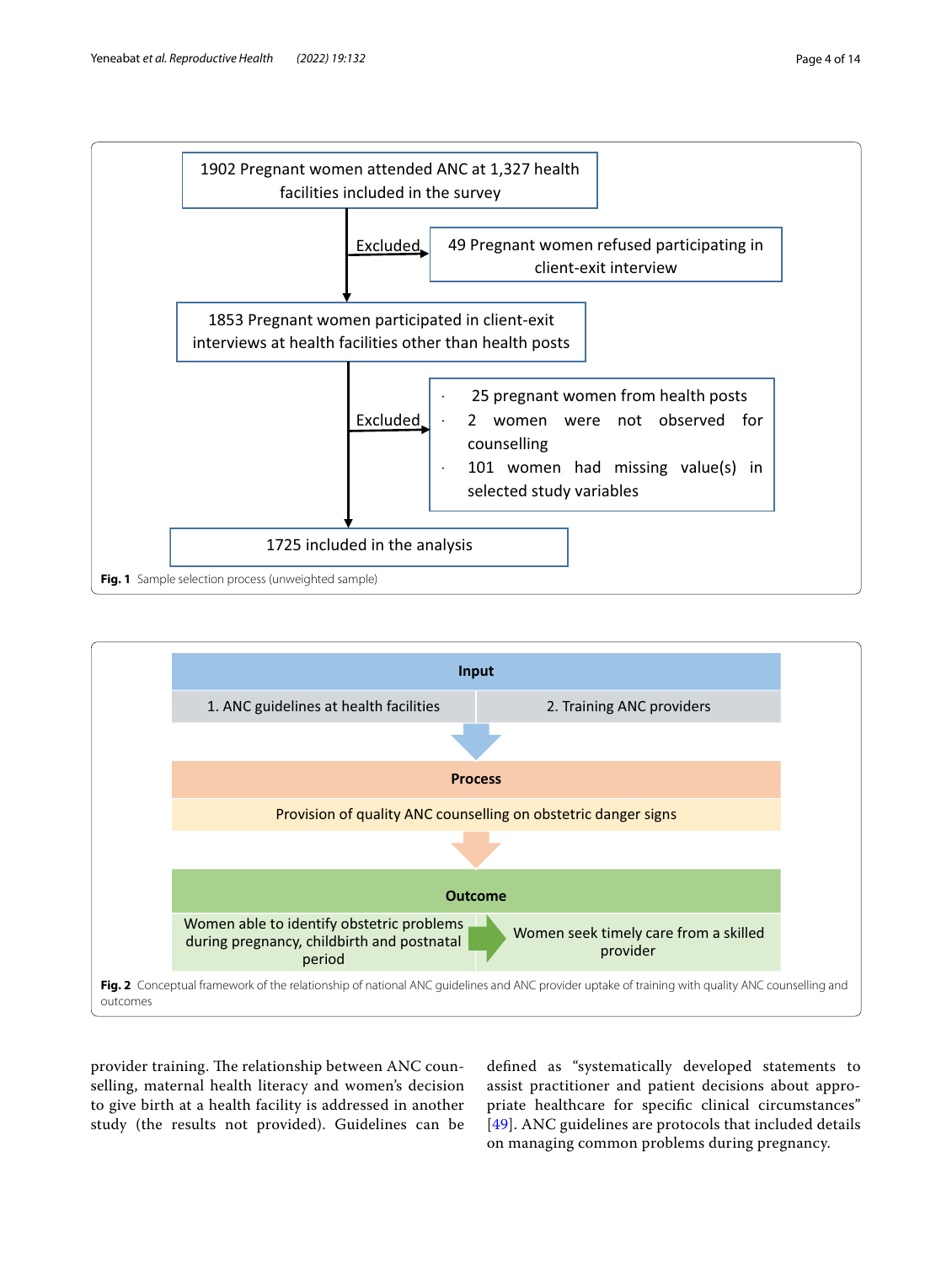Counselling on obstetric danger signs for pregnant women during ANC was an outcome variable measured using data from an observation checklist that recorded if the ANC provider counselled each pregnant woman on each obstetric danger. The  $2014$  ESPA + survey observation checklist included seven obstetric danger signs (vaginal bleeding, fever, blurred vision and severe headache, swollen hands and face, reduced or absence of foetal movement, difficulty breathing, and convulsion/ loss of consciousness). In addition, the checklist used the statement "*Any other symptoms or problems the client thinks might be related to this pregnancy*" to address if each pregnant woman received counselling on any other pregnancy-related problems. A score of "1" was assigned to each obstetric danger sign if a woman was counselled; otherwise ", 0". Thus, the counselling score ranges from 0 to 8. The score represents the number of obstetric danger signs counselled for a woman [[44\]](#page-12-0). Facility-level availability of ANC guideline (defned as 1 if it was available, otherwise 0) and ANC providers' uptake of in-service/a refreshment training on ANC in the last 24 months preceding the  $2014$  ESPA + survey (defined as 1 if ANC provider took training, otherwise 0) are treatment variables. The covariates included women's age, educational level and obstetric history (gestational age, number of ANC visits a woman had, and the number of lifetime pregnancy); health facility characteristics (health facility type, managing authority, and location); and healthcare provider characteristics (gender and profession) (Table [1](#page-4-0)).

#### **Statistical analysis**

Given the non-experimental nature of the 2014  $ESPA + survey$  data, the analysis involved a propensity score matching (PSM) method [\[50](#page-12-6)]. Introduced in the early 1980s, the propensity score matching method is an approach to analyse the effect of an intervention in observational studies. Its use in observational studies mimics a randomised controlled trial, creating a sample of units or study population that received the treatment and comparable on all observed characteristics with a sample of units that did not receive the treatment. Its purpose is to balance the distribution of observed baseline characteristics between the treated or exposed and untreated or unexposed group  $[51, 52]$  $[51, 52]$  $[51, 52]$  $[51, 52]$ , and therefore to reduce bias due to confounding. This method allowed us to construct treatment and control group of pregnant women who are matched by their observed baseline characteristics for each treatment variable (i.e., (1) national ANC guidelines and (2) ANC providers' in-service training). Then we estimated the efect of each treatment variable on the outcome variable (number of obstetric danger signs addressed in counselling) [\[52](#page-12-8), [53](#page-12-9)].

<span id="page-4-0"></span>

| Table 1 Covariates included in PSM to estimate the effect of |  |  |  |  |
|--------------------------------------------------------------|--|--|--|--|
| ANC quideline and ANC providers' training on ANC counselling |  |  |  |  |

| <b>Variables</b>                                                                                                    | <b>Categories</b>                                                  |
|---------------------------------------------------------------------------------------------------------------------|--------------------------------------------------------------------|
| Client related variables                                                                                            |                                                                    |
| Age in years<br>NB: Age was in the continuous form to<br>estimate the effect of provider training on<br>counselling | $[1]$ 15-20<br>$[2]$ 21-25<br>$[3]$ 26-30<br>$[4] \geq 31$         |
| School attendance                                                                                                   | [1] Yes [0] No                                                     |
| Obstetric history                                                                                                   |                                                                    |
| Trimester<br>NB: It was in the continuous form to<br>estimate the effect of provider training on<br>counselling     | [1] First trimester<br>[2] Second trimester<br>[3] Third trimester |
| ANC visit number                                                                                                    | [1] First visit [0] Re-visit                                       |
| Number of pregnancies                                                                                               | [1] First pregnancy<br>[0] Not first pregnancy                     |
| Facility related variables                                                                                          |                                                                    |
| Facility location                                                                                                   | [1] Urban [0] Rural                                                |
| Facility type                                                                                                       | [1] Hospital or Health Centre<br>[0] Clinic                        |
| Managing authority of the facility                                                                                  | [1] Government<br>[0] Other than government                        |
| Zonal level supervision                                                                                             | [1] Yes [0] No                                                     |
| Health information system available                                                                                 | [1] Yes [0] No                                                     |
| ANC provider related                                                                                                |                                                                    |
| Type of profession                                                                                                  | [1] Nurse or Midwife [0] Others                                    |

# **Steps involved in estimating propensity scores and the treatment efect**

We calculated propensity scores for each treatment variable using Stata user-written command (psmatch2) [\[54](#page-12-10)]. We used the logit model for each treatment variable to identify the probability of the study participants receiving treatment conditional on the observed covariates (the propensity score) [[55\]](#page-12-11).

Firstly, we identifed the covariates to estimate the propensity score. The covariates included in the propensity score model were grouped into four categories: women's socio-demographic characteristics, [[2\]](#page-11-1) obstetric history, [\[3](#page-11-2)] health facility characteristics, and ANC provider characteristics (Table [1](#page-4-0)). The selection of these covariates was based on their relationship with the outcome variable (counselling on obstetric danger signs) [\[56](#page-12-12)]. Including the covariates that are related to the outcome variable and those that may or may not be related to the exposure variable provides a precise estimation of effect size [\[57](#page-12-13)]. For example, women's age and educational level infuence women's reception of counselling but do not infuence the availability of national ANC guideline at a health facility [[35](#page-11-27)]. Likewise, some healthcare provider characteristics such as the type of profession may afect the ANC provider's reception of training and the performance in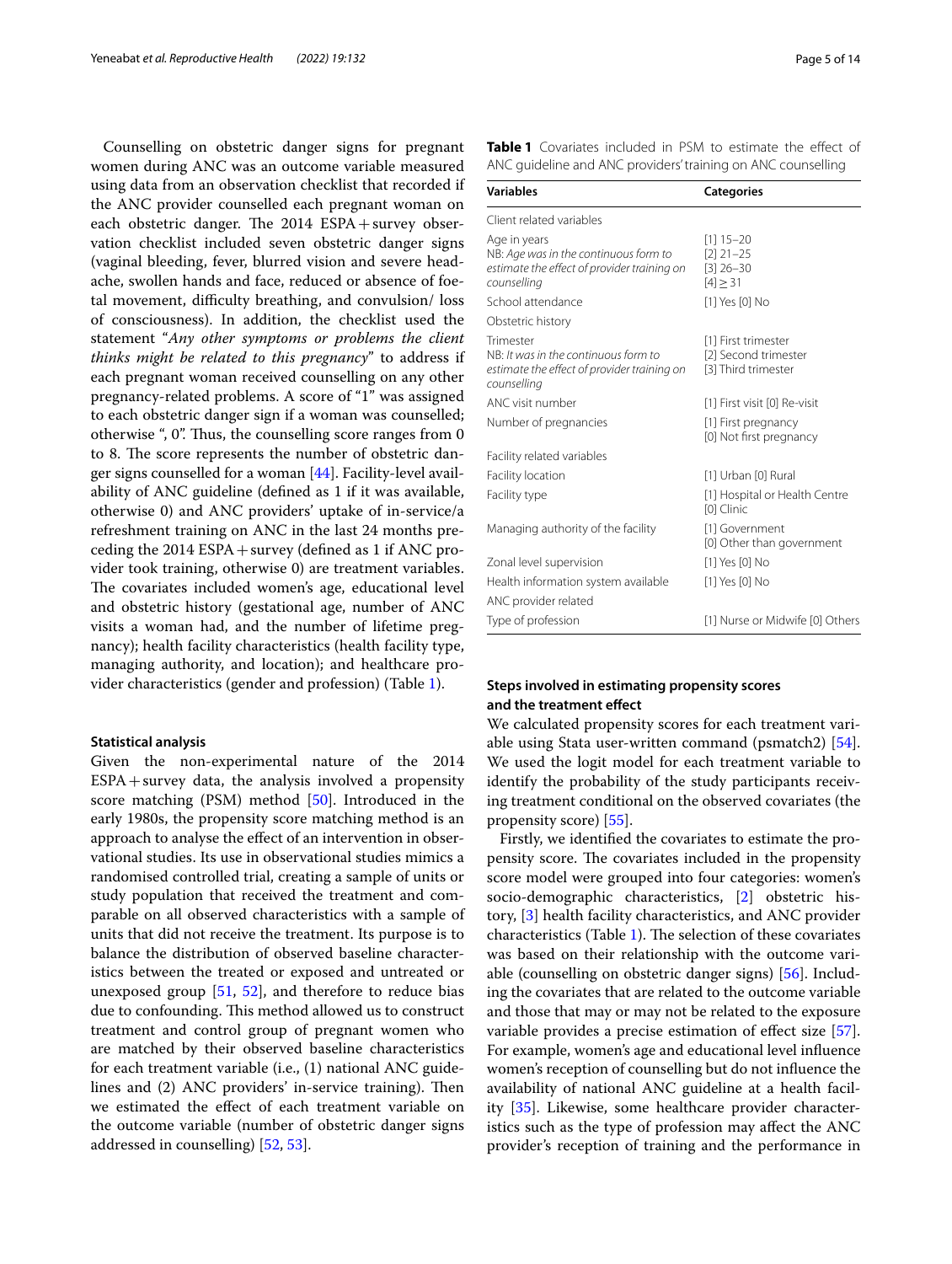counselling but do not infuence the availability of ANC guidelines [[33,](#page-11-35) [35](#page-11-27)]. On the other hand, the characteristics of the health facility, such as being a public or a private health facility, may be related to the availability of national ANC guidelines and staff training  $[40]$  $[40]$ . We identifed the covariates through a systematic review of literature on ANC counselling and maternal health literacy in low and lower-middle-income countries (25 Under review)*.* We iteratively included the covariates in the propensity score model until we achieved an acceptable level of balance [[51,](#page-12-7) [56\]](#page-12-12) and excluded variables that showed unsatisfactory balanced property and variables which could be afected by the treatment [\[56](#page-12-12), [58,](#page-12-14) [59](#page-12-15)].

Secondly, we calculated the standardised diference in proportions and means to assess whether propensity score matching has removed the diferences in observed baseline characteristics between treated and control groups [\[60](#page-12-16)]. We chose a maximum of 10% standardised diferences in the means and proportions as criteria to defne covariates are balanced between the treated and control study participants [\[56](#page-12-12)].

Lastly, to determine the efects of treatment variables on the outcome variable, we chose the nearest neighbour one-to-one matching without replacement. The caliper distance of the propensity scores between the treated and control groups was set to be 0.01 and 0.002 for national ANC guideline and ANC provider training, respectively. While there is no consensus on the value of caliper distance  $[61]$  $[61]$ , we decided on the width of the caliper by observing that the kernel density plots between the treated and control study participants are closely similar after matching (see figures in Additional file [1](#page-10-0)) while retaining the optimum sample  $[62]$ . The smaller the width of the caliper, the closer the match between the treated and control groups despite an increased drop in the sample  $[63]$  $[63]$  $[63]$ . The results are reported according to reporting guidelines on PSM [[64](#page-12-20)].

# **Results**

Of the 1725 pregnant women included in the analysis, 713 (41.5%) attended ANC at health facilities with national ANC guidelines, and 815 (47.3%) received ANC service from a provider who took ANC related in-service training in the last 24 months preceding the  $ESPA + sur$ vey 2014.

## **National ANC guideline and ANC counselling**

Table [2](#page-6-0) shows that most study participants were aged between 21 and 25 years and were in the third trimester. About two-thirds of the study participants attended

<span id="page-5-0"></span>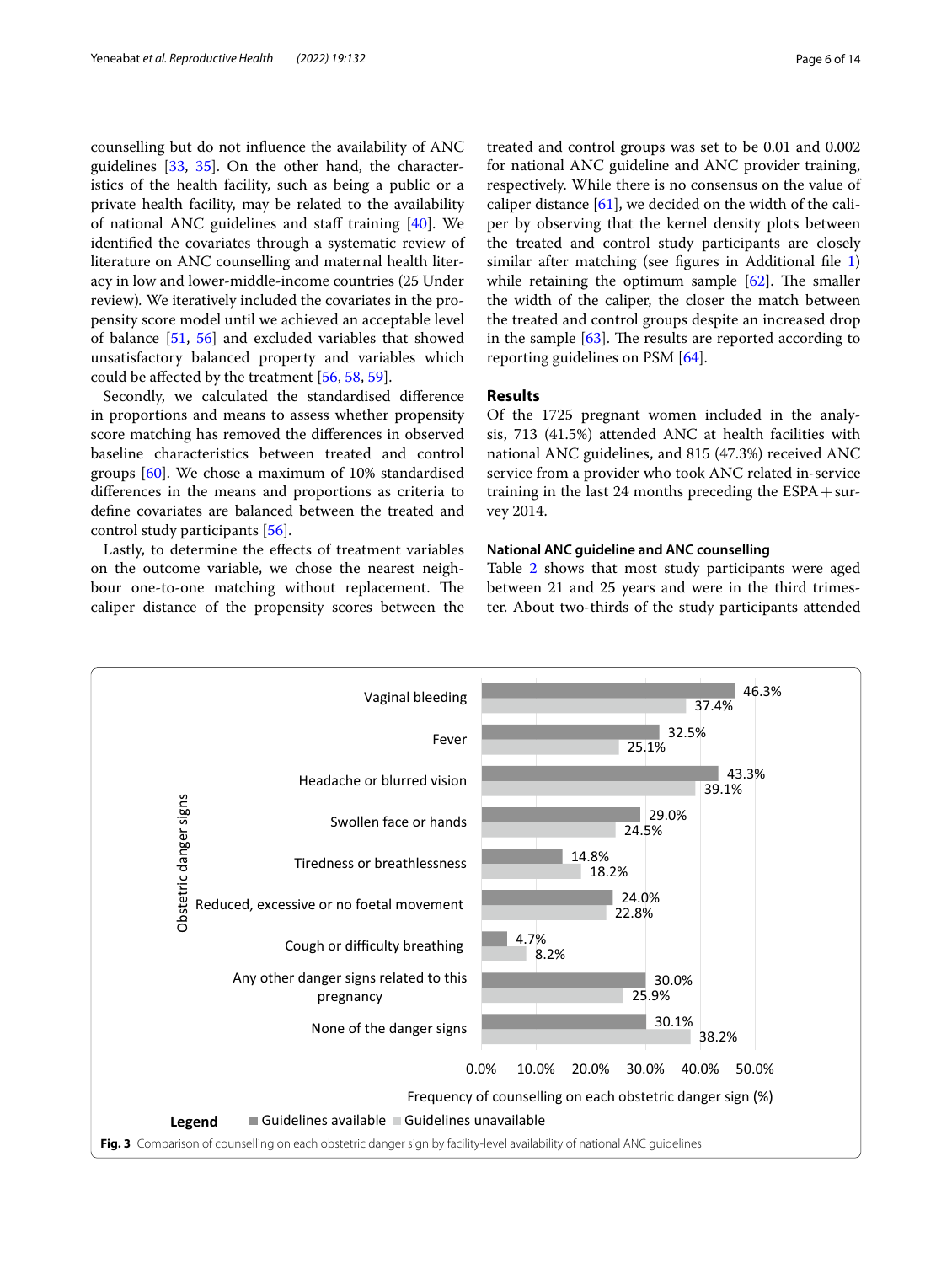| Variable                                  | <b>Unmatched</b> | Per cent (%)   |         | Bias $(%)$ | Reduced bias (%) | t-test  |       |
|-------------------------------------------|------------------|----------------|---------|------------|------------------|---------|-------|
|                                           | Matched          | <b>Treated</b> | Control |            |                  | t       | p     |
| Age category in years:                    | Unmatched        | 21.1           | 25.3    | $-10.0$    | 88.9             | $-2.04$ | 0.042 |
| $15 - 20$                                 | Matched          | 23.5           | 24.0    | $-1.1$     |                  | $-0.20$ | 0.844 |
| $21 - 25$                                 | Unmatched        | 33.0           | 31.0    | 4.3        | $-55.7$          | 0.89    | 0.376 |
|                                           | Matched          | 34.5           | 31.4    | 6.7        |                  | 1.19    | 0.234 |
| $26 - 30$                                 | Unmatched        | 34.1           | 30.2    | 8.4        | 0.1              | 1.73    | 0.085 |
|                                           | Matched          | 28.7           | 32.7    | $-8.3$     |                  | $-1.52$ | 0.129 |
| $\geq$ 30                                 | Unmatched        | 11.7           | 13.5    | $-5.2$     | 26.9             | $-1.05$ | 0.293 |
|                                           | Matched          | 13.2           | 11.9    | 3.8        |                  | 0.68    | 0.499 |
| Ever attended school                      | Unmatched        | 71.7           | 66.5    | 11.3       | 78.9             | 2.30    | 0.021 |
|                                           | Matched          | 69.5           | 68.4    | 2.4        |                  | 0.42    | 0.672 |
| Gestational age:                          | Unmatched        | 7.3            | 5.7     | 6.2        | 79.5             | 1.28    | 0.200 |
| First trimester                           | Matched          | 5.7            | 5.3     | 1.3        |                  | 0.25    | 0.806 |
| Second trimester                          | Unmatched        | 35.7           | 37.2    | $-3.2$     | $-50.6$          | $-0.66$ | 0.507 |
|                                           | Matched          | 35.3           | 37.7    | $-4.9$     |                  | $-0.87$ | 0.383 |
| Third trimester                           | Unmatched        | 57.1           | 57.0    | 0.1        | $-6040.7$        | 0.01    | 0.989 |
|                                           | Matched          | 59.0           | 57.0    | 4.1        |                  | 0.74    | 0.461 |
| First-time pregnancy                      | Unmatched        | 33.7           | 33.9    | $-0.6$     | $-698.4$         | $-0.13$ | 0.899 |
|                                           | Matched          | 36.6           | 34.2    | 5.0        |                  | 0.88    | 0.380 |
| ANC visit is first                        | Unmatched        | 44.3           | 47.1    | $-5.6$     | 55.0             | $-1.15$ | 0.252 |
|                                           | Matched          | 44.1           | 45.4    | $-2.5$     |                  | $-0.45$ | 0.652 |
| Facility is urban                         | Unmatched        | 83.4           | 70.7    | 30.4       | 97.5             | 6.12    | 0.000 |
|                                           | Matched          | 81.3           | 81.0    | 0.8        |                  | 0.14    | 0.886 |
| The facility owner is government          | Unmatched        | 87.1           | 82.4    | 13.3       | 50.5             | 2.68    | 0.007 |
|                                           | Matched          | 85.9           | 88.2    | $-6.6$     |                  | $-1.25$ | 0.211 |
| Facility is hospital or health centre     | Unmatched        | 97.1           | 95.6    | 7.6        | 55.8             | 1.53    | 0.127 |
|                                           | Matched          | 96.9           | 97.5    | $-3.4$     |                  | $-0.68$ | 0.499 |
| Facility is supervised at the zonal level | Unmatched        | 47.9           | 55.4    | $-15.3$    | 85.6             | $-3.13$ | 0.002 |
|                                           | Matched          | 53.2           | 52.1    | 2.2        |                  | 0.39    | 0.695 |
| ANC provider is Nurse or Midwife          | Unmatched        | 87.1           | 83.8    | 9.6        | 95.3             | 1.94    | 0.052 |
|                                           | Matched          | 85.9           | 85.7    | 0.4        |                  | 0.08    | 0.936 |
| HMIS is available                         | Unmatched        | 97.2           | 93.5    | 17.8       | 95.8             | 3.52    | 0.000 |
|                                           | Matched          | 96.9           | 96.7    | 0.7        |                  | 0.16    | 0.874 |

<span id="page-6-0"></span>Table 2 Comparison of the standardised differences of baseline characteristics before and after matching for facility-level availability of the national ANC guideline

school. Slightly more than one-third were pregnant for the frst time, about 58% were in the third trimester, and less than half of them attended ANC for the frst time.

The nearest one-to-one matching without replacement yielded 1,274 samples comprised of 637 women who received ANC at health facilities with national ANC guidelines (treated) and 637 women who received ANC at health facilities with no national ANC guideline (control).

We found that the absolute value of the calculated standardised diference in means and proportions of each variable after matching is less than 10%, indicating the presence of a balanced match on the observed baseline characteristics between treated and control groups.

Figure [3](#page-5-0) presents the frequency of counselling on each obstetric danger sign for pregnant women who received ANC at health facilities with national ANC guidelines compared to those who received ANC at health facilities without guidelines. The number of pregnant women who received ANC counselling on each obstetric danger sign difers by the facility-level availability of the national ANC guidelines. The frequency of counselling on most obstetric danger signs was higher at health facilities with ANC guidelines than without guidelines. Vaginal bleeding was the most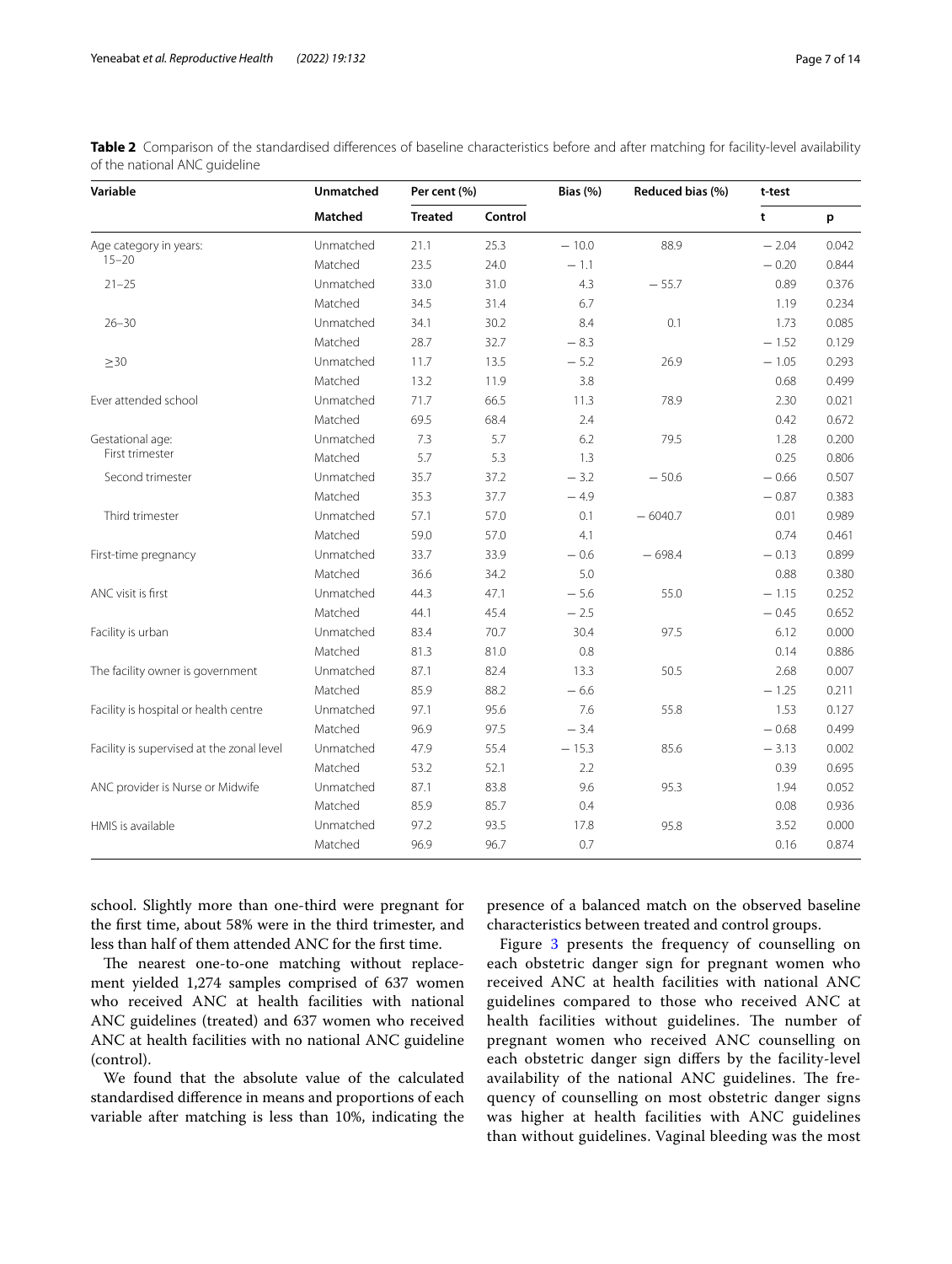counselled obstetric danger sign in the treatment group (46.3%). In contrast, headache or blurred vision was the most counselled obstetric danger sign in the control group  $(39.1\%)$ . On the contrary, cough or difficulty breathing was the least counselled obstetric danger sign for pregnant women in the treatment (4.7%) and control (8.2%) groups. Thirty per cent of women in the treatment group and 38.2% of women in the control group did not receive counselling on any obstetric danger sign.

After matching the study participants by the observed baseline characteristics, we found that facility-level ANC guidelines increased the average number of obstetric danger signs included in counselling women by 24% (95% CI: 12%—35%) (Table [3\)](#page-7-0). A Wilcoxon signed-rank test for matched pairs [[65\]](#page-12-21) also indicated that the observed diference in obstetric danger sign counselling related to the availability of guidelines is statistically significant ( $z = -2.301$ ,  $p = 0.021$ ).

# **ANC providers' uptake of training and ANC counselling**

The second treatment variable in this study was the ANC provider's reception of ANC related in-service training in the last 24 months preceding the ESPA+survey 2014. Matching yielded thirteen hundred and sixty-eight pregnant women, in which 684 women received ANC from trained providers, other 684 women received ANC from untrained providers.

Table [4](#page-7-1) shows that the mean age of the study participants was 25 years. About 70% of the women had attended school. The average gestational age of the study participants was 27 weeks. One-third of the study participants were pregnant for the frst time.

Figure [4](#page-8-0) shows that headache or blurred vision was the most counselled obstetric danger sign for pregnant women in the treatment group (44.0%). In contrast, the most counselled obstetric danger sign for pregnant women in the control group was vaginal bleeding (37.6%). The least counselled obstetric danger sign

<span id="page-7-0"></span>**Table 3** Average treatment effect of facility-level availability of national ANC guideline on ANC counselling on obstetric danger signs

| Outcome variable                           | Sample      | Treated | Control       | <b>Difference</b> | S.E   |
|--------------------------------------------|-------------|---------|---------------|-------------------|-------|
| The mean number of danger signs counselled | Unmatched   |         | .93           | 0.34              | 0.101 |
|                                            | $AT^{\tau}$ | 2.25    | $2.0^{\circ}$ | 0.24              |       |

<span id="page-7-1"></span>

| $11 - 11 - 11$ |                    |  | $\mathbf{B}$ and $\mathbf{B}$ and $\mathbf{B}$ and $\mathbf{B}$ and $\mathbf{B}$ and $\mathbf{B}$ and $\mathbf{B}$ and $\mathbf{B}$ | $D! - 1011$ | $P = \frac{1}{2}$                                                                                                                     |  |
|----------------|--------------------|--|-------------------------------------------------------------------------------------------------------------------------------------|-------------|---------------------------------------------------------------------------------------------------------------------------------------|--|
|                | refresher training |  |                                                                                                                                     |             |                                                                                                                                       |  |
|                |                    |  |                                                                                                                                     |             | Table 4 Comparison of the standardised differences of baseline characteristics before and after matching for ANC providers' uptake of |  |

| Variable                                  | Unmatched |                | Per cent (mean) |         | Reduced bias (%) | t-test  |       |
|-------------------------------------------|-----------|----------------|-----------------|---------|------------------|---------|-------|
|                                           | Matched   | <b>Treated</b> | Control         |         |                  | t       | p     |
| Age in years (mean)                       | Unmatched | 25.2           | 25.4            | $-3.7$  | 38.0             | $-0.77$ | 0.439 |
|                                           | Matched   | 25.3           | 25.2            | 2.3     |                  | 0.43    | 0.665 |
| School attendance                         | Unmatched | 68.5           | 68.9            | $-0.9$  | $-337.1$         | $-0.19$ | 0.846 |
|                                           | Matched   | 68.9           | 70.8            | $-4.1$  |                  | $-0.77$ | 0.444 |
| Gestational age in weeks (mean)           | Unmatched | 27.5           | 27.1            | 4.7     | 20.1             | 0.97    | 0.335 |
|                                           | Matched   | 27.0           | 27.3            | $-3.7$  |                  | $-0.69$ | 0.490 |
| First-time pregnancy                      | Unmatched | 37.3           | 30.6            | 14.3    | 100.0            | 2.97    | 0.003 |
|                                           | Matched   | 34.3           | 36.4            | 0.0     |                  | 0.00    | 1.000 |
| ANC visit is first                        | Unmatched | 45.2           | 46.7            | $-3.1$  | $-22.6$          | $-0.64$ | 0.519 |
|                                           | Matched   | 48.0           | 46.1            | 3.8     |                  | 0.70    | 0.482 |
| Facility is urban                         | Unmatched | 82.6           | 70.0            | 29.9    | 94.2             | 6.16    | 0.000 |
|                                           | Matched   | 80.0           | 79.2            | 1.7     |                  | 0.34    | 0.737 |
| Facility owner is government              | Unmatched | 82.9           | 85.6            | $-7.3$  | 34.0             | $-1.51$ | 0.129 |
|                                           | Matched   | 86.0           | 84.2            | 4.8     |                  | 0.91    | 0.363 |
| Facility is hospital or health centre     | Unmatched | 95.2           | 97.1            | $-10.1$ | 24.2             | $-2.10$ | 0.036 |
|                                           | Matched   | 98.4           | 97.0            | 7.6     |                  | 1.79    | 0.074 |
| Facility is supervised at the zonal level | Unmatched | 50.7           | 53.7            | $-6.1$  | 9.3              | $-1.27$ | 0.204 |
|                                           | Matched   | 53.1           | 50.3            | 5.6     |                  | 1.03    | 0.304 |
| ANC provider is Nurse or Midwife          | Unmatched | 83.8           | 86.3            | $-7.2$  | 100.0            | $-1.50$ | 0.134 |
|                                           | Matched   | 84.8           | 84.8            | 0.0     |                  | 0.00    | 1.000 |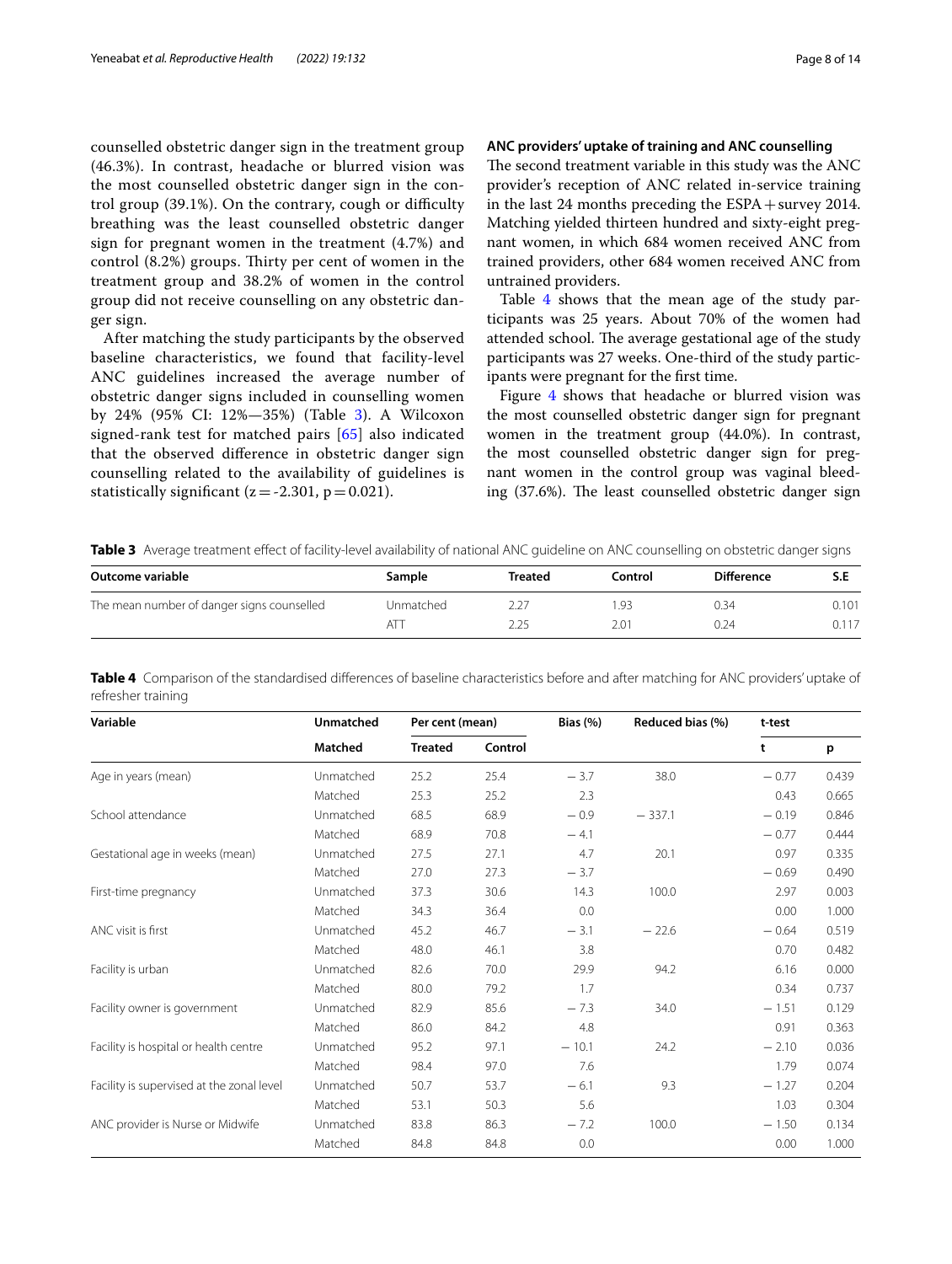

<span id="page-8-0"></span>was cough or difficulty breathing in both the treatment (7.8%) and control (5.6%) groups. Thirty-two point eight per cent of women in the treatment group and 37.7% of women in the control group did not receive counselling on any obstetric danger sign.

Table [5](#page-8-1) shows that ANC providers' uptake of ANC related in-service training in the last 24 months increased the mean number of obstetric danger signs included in counselling pregnant women by 37% (95% CI: 26%— 48%). This increment was statistically significant in the Wilcoxon signed-rank test for paired sample  $(z = -3.212,$  $p = 0.001$ ).

## **Discussion**

This PSM study using the  $ESPA + 2014$  data showed that the availability of national ANC guidelines at the facility level signifcantly increased the average number

of obstetric danger signs discussed with pregnant women during ANC counselling by 24%. Similarly, providing ANC related in-service training for the ANC providers signifcantly increased the average number of obstetric danger signs discussed with women received during ANC counselling by 37%. While some women received no counselling on any danger signs, others received no counselling on a particular danger sign. Cough or difficulty breathing were found to be the least discussed danger signs. These danger signs are very relevant in the context of the current COVID-19 pandemic. A cough or difficulty breathing can signify both pregnancy-related complications and COVID-19 infection. Our study shows that a higher percentage of counselling sessions on most obstetric danger signs were at health facilities with guidelines and trained providers. The findings demonstrate the importance of the

<span id="page-8-1"></span>**Table 5** Average treatment efect of the ANC providers' uptake of ANC related refresher training on ANC counselling on obstetric danger signs

| Outcome variable                           | Sample    | Treated | Control | <b>Difference</b> | S.E   |
|--------------------------------------------|-----------|---------|---------|-------------------|-------|
| The mean number of danger signs counselled | Unmatched |         | .90     | 0.35              | 0.099 |
|                                            |           |         | .90     | 0.37              | 0.112 |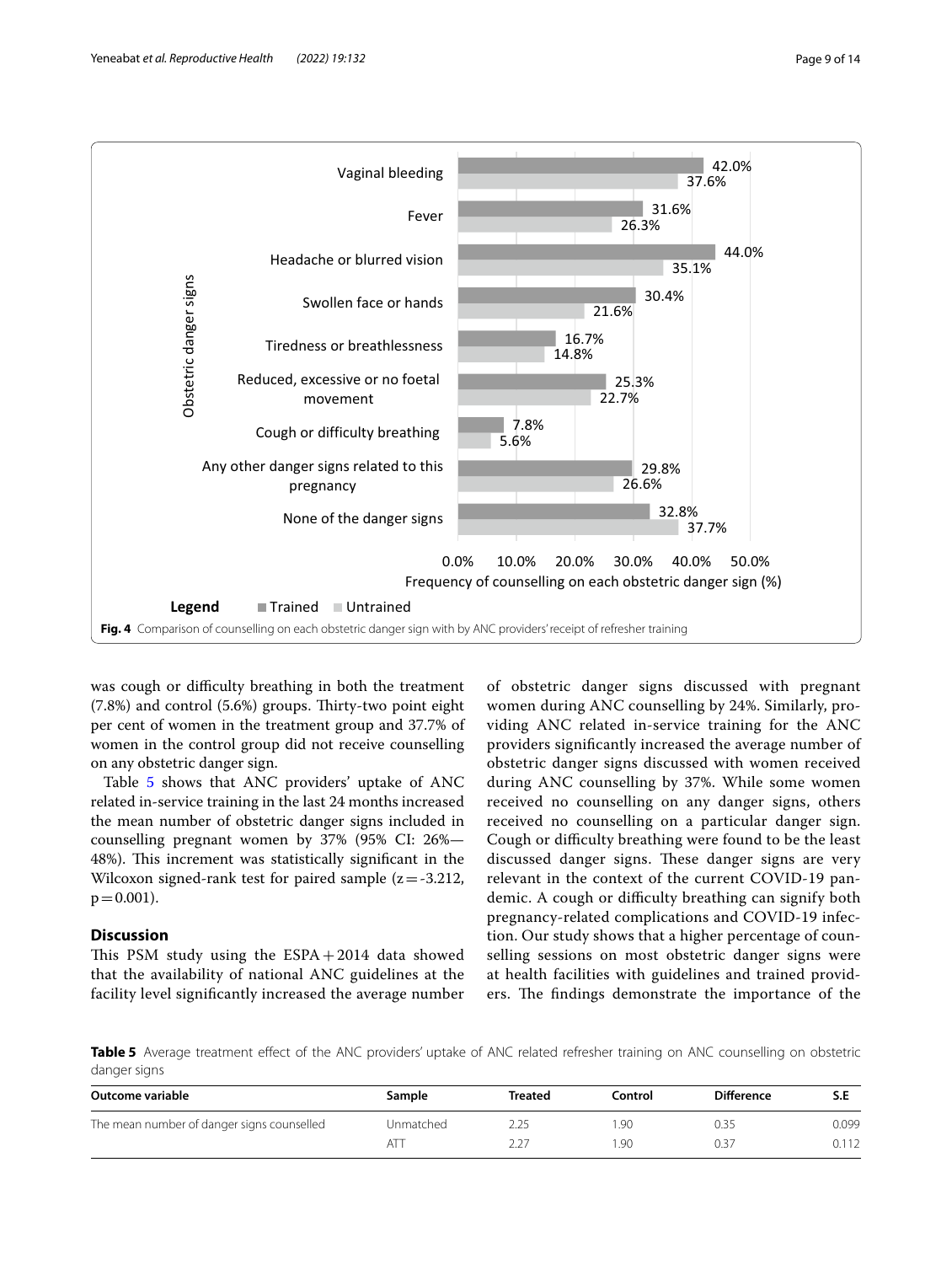national ANC guidelines and in-service training for the ANC providers in counselling each pregnant woman on every obstetric danger sign.

The results are consistent with study findings from other countries that have shown an increase in counselling on obstetric danger signs due to guidelines or job aids and provider training  $[41-43]$  $[41-43]$  $[41-43]$ . The use of ANC counselling job aids in Benin resulted in a 26% increase in counselling on obstetric danger signs [\[42](#page-11-34)]. Similarly, in Tanzania, more women in the intervention group involving ANC counselling job aids reported counselling reception on obstetric danger signs than women in control (no job aid intervention) [[41](#page-11-32)]. In Guatemala, there was a 15% increase in women who received counselling on obstetric danger signs following the use of counselling guidelines [[43\]](#page-11-33).

ANC guidelines increase counselling on obstetric danger signs by enhancing provider-recipient communication for efective counselling on obstetric danger signs. This is attributed to the printed information on the ANC guidelines outlining clear instructions that support ANC providers approaching pregnant women and discussing pregnancy-related topics [[24](#page-11-18), [66\]](#page-12-22). Guidelines also contain a list of pregnancy-related complications and danger signs to be discussed with a woman. Providers can discuss each of the danger signs with each pregnant woman based on the instructions in the guideline and let them know what to do if the danger signs occur [\[35](#page-11-27), [38\]](#page-11-30). ANC guidelines are also essential to reduce the time that the providers would typically spend thinking about the types of prenatal healthcare that should be provided to the expectant mother. As a result, this maximises the probability of counselling on each obstetric danger sign [[41–](#page-11-32)[43](#page-11-33), [67\]](#page-12-23).

In the GANC model, ANC guidelines consist of a list of instructions on a range of pregnancy-related topics, including danger signs, that can be used to facilitate communication between the provider and recipients  $[29-31]$  $[29-31]$  $[29-31]$ . The implementation of GANC involves developing country-context guidelines and training facilitators (the ANC providers) on how to use these guidelines to facilitate women's discussion in a group setting. The provider uses these guidelines to promote discussion that encourages women to share their experiences and learn from each other [\[29](#page-11-23)[–31,](#page-11-24) [68](#page-12-24), [69](#page-12-25)]. While this model may be useful to improve the ANC counselling on danger signs, implementing GANC might be challenging in the context of the coronavirus pandemic due to the increased risk of COVID-19 infection in a group setting  $[70]$  $[70]$ . Thus, the traditional one-to-one ANC would be preferred to apply physical distancing in reducing COVID-19 transmission [[71\]](#page-12-27). One-to-one ANC counselling could be as efective as GANC in achieving successful counselling on obstetric

danger signs if guidelines are in place for use by trained providers [[42,](#page-11-34) [43](#page-11-33)].

Another facility-level factor infuencing ANC counselling that we examined in this study is ANC provider uptake of ANC related in-service training. Consistent with the fndings of other studies [[42](#page-11-34), [72,](#page-12-28) [73\]](#page-12-29), our study fndings showed that women have a 37% increased chance of receiving counselling on obstetric danger signs if the providers had ANC related in-service training in the last 24 months.

Appropriate and acceptable care tailored to the pregnant woman's socio-cultural context requires providers to be clinically competent, motivated and available [[74](#page-12-30), [75\]](#page-12-31). Training, mentoring, and supportive supervision are among the strategies that make the ANC provider capable and motivated [[67,](#page-12-23) [76](#page-12-32)]. Provider training includes pre-service training and in-service training. In-service training is a low-cost option to refresh provider knowledge and skills [[77,](#page-12-33) [78\]](#page-12-34), ensuring their competencies are up-to-date [\[38](#page-11-30), [67](#page-12-23)]. Moreover, in-service ANC-related training is vital to address the emerging healthcare needs of pregnant women and to take their socio-cultural context into account [[79\]](#page-12-35). With up-to-date knowledge and skills on ANC, providers can communicate efectively with pregnant women and understand their needs, beliefs, and values. These skills and understanding of the socio-cultural context of women enable providers to assess and identify problems and assist women in making informed decisions. Ethiopia is the home of people with multiple socio-cultural characteristics that play an important role in healthcare provision [\[80](#page-12-36)]. Provider in-service training helps the provider understand and respect these socio-cultural attributes of women to establish interactive communication [\[81](#page-12-37)]. Interactive provider–client communication that takes social and cultural norms into account gives pregnant women an extra opportunity to discuss a range of pregnancy-related topics, including how to recognise danger signs and how and where to seek treatment [[24](#page-11-18), [82](#page-12-38)]. In-service training also increases providers' motivation (Momanyi et al. 2016) and confdence [[83\]](#page-12-39). A motivated and confdent ANC provider makes informed clinical decisions [[84\]](#page-12-40) and takes professional responsibility and accountability to provide the highest possible quality care [\[85](#page-12-41)].

Other interventions that could improve the quality of ANC counselling include systematic quality improvements at the facility level (e.g., audits and feedback), support to enhance quality infrastructure, and community participation [[76](#page-12-32), [82,](#page-12-38) [86](#page-12-42)]. A study in Malawi found that providers felt happier and motivated, and patient satisfaction increased after implementing monthly supportive staff meetings. The monthly meetings involved sharing stories that involved identifying best practices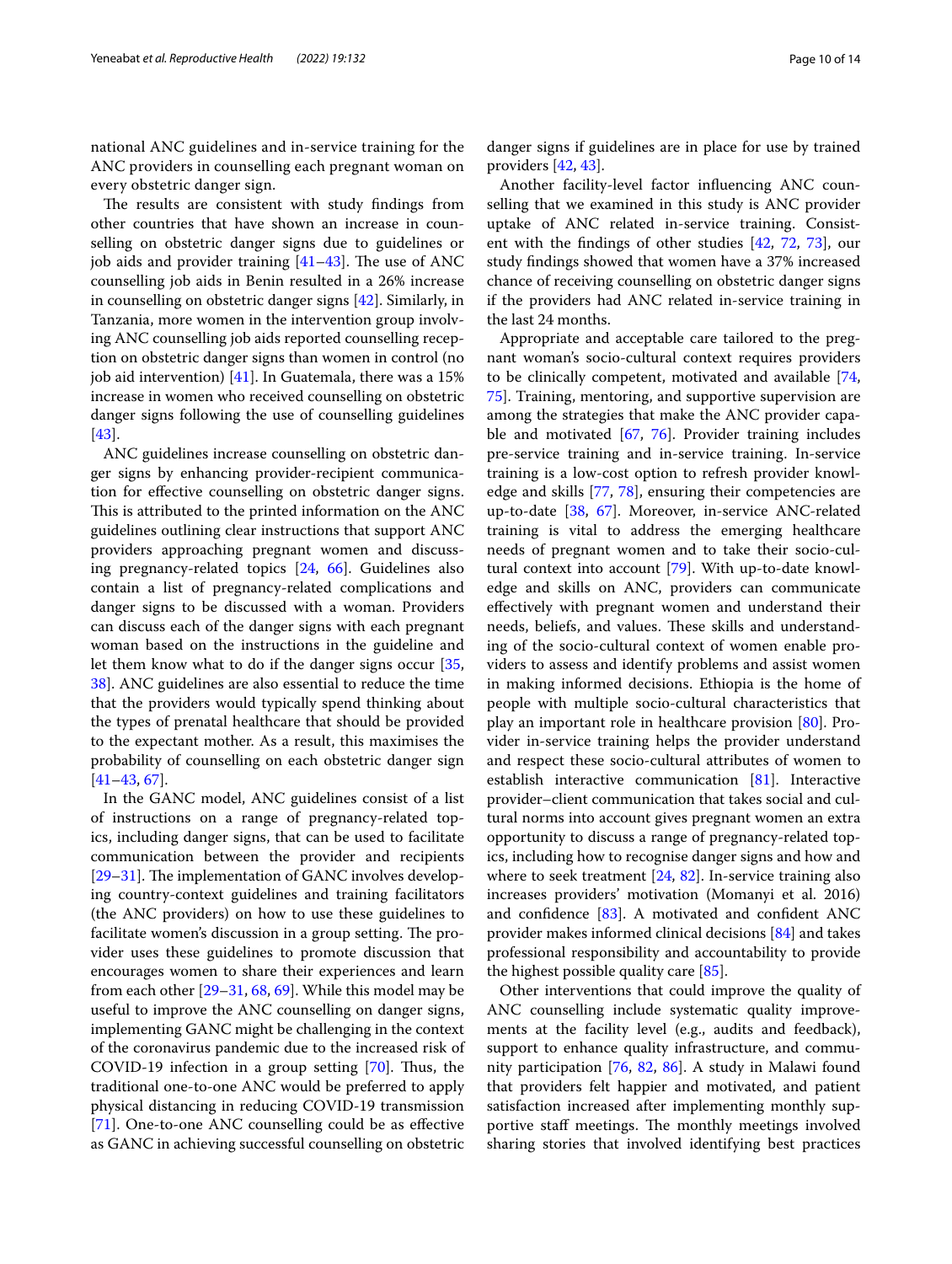and developing plans to implement these  $[87]$  $[87]$ . These facility-level quality improvement strategies could also be supported by community-based interventions [\[66\]](#page-12-22), such as implementing social and behavioural change communication. Involving community leaders, such as religious leaders, in disseminating health messages regarding pregnancy, childbirth, postnatal and newborn care, has been shown to increase women's knowledge of obstetric danger signs and maternal healthcare service reception [\[43](#page-11-33), [86\]](#page-12-42).

# **Strength and limitations**

Applying the PSM method in an observational data (the 2014 ESPA+survey data) enabled us to estimate the unconfounded treatment efects of ANC guidelines and provider in-service training on the provision of counselling on obstetric danger signs. However, this study has some limitations. The PSM method only adjusts for measured covariates. Therefore, this study does not guarantee the elimination of bias due to unmeasured covariates. The PSM also excluded unmatched samples that may be systematically diferent from the matched samples, which could afect the representativeness of the study population. We acknowledge the fndings in this study may or may not directly represent the current ANC counselling practice in Ethiopia because the  $2014$  ESPA + survey was undertaken seven years ago as of 2021. Thus, care should be taken to interpret the results. However, as the 2014 ESPA+survey is a national representative data, the fndings of this study are comprehensive to provide policymakers with quality insights to improve ANC quality. Additionally, the providers' uptake of in-service training was self-reported, which might have been afected by the recall and social desirability biases. Similarly, this study did not examine whether ANC providers consistently used the ANC guidelines during ANC counselling.

# **Conclusion and recommendations**

We found that counselling pregnant women about obstetric danger signs during their ANC contacts is not universally practised. Nearly one in three women do not receive counselling on any obstetric danger sign. The availability of facility-level national ANC guidelines and in-service training for the ANC providers are positively and significantly associated with the number of obstetric danger signs discussed with women during ANC counselling. Decision-makers need to prioritise funding and policy to build supportive environments to ensure each health facility has guidelines and continuous in-service training programs are available for every ANC provider. Further research is required to understand whether ANC guidelines are consistently used during ANC service provision and examine whether this is associated with the quality of ANC counselling.

#### **Abbreviations**

ANC: Antenatal care; ATT: Average treatment in treated; COVID-19: Coronavirus disease; EPHI: Ethiopian Public Health Institute; ESPA+: Ethiopian Service Provision Assessment Plus; GANC: Group antenatal care; HSTP: Health Sector Transformation Plan; HMIS: Health management information system; MMR: Maternal mortality ratio; PSM: Propensity score matching; SDG: Sustainable development goals; SSA: Sub-Saharan Africa; UTS: University of Technology Sydney; WHO: World Health Organization.

#### **Supplementary Information**

The online version contains supplementary material available at [https://doi.](https://doi.org/10.1186/s12978-022-01442-6) [org/10.1186/s12978-022-01442-6](https://doi.org/10.1186/s12978-022-01442-6).

<span id="page-10-0"></span>**Additional fle 1.** Figures illustrating the presence of match onobserved covariates between treated and control groupsbefore and aftermatching for both treatment variables (ANC guidelines andANC providers'training).

#### **Acknowledgements**

We wish to acknowledge the EPHI for undertaking the ethical review and allowing us to access the 2014 ESPA+ survey data. We thank UTS for providing a scholarship for the principal investigator of this research study.

#### **Author contributions**

Conception or design of the work—TY, AH and AD. Data collection—TY, AH, TG and AD. Data analysis and interpretation—TY, AH, TG and AD. Drafting the article—TY and AD. Critical revision of the article—TY, AH and AD. Final approval of the version to be submitted—TY, AH, TG and AD. All authors read and approved the fnal manuscript.

#### **Funding**

No funding was required for this study. The University of Technology Sydney (UTS) provided a scholarship for the principal investigator.

#### **Availability of data and materials**

All data related to the study fndings are incorporated into the article and its online Additional file [1](#page-10-0). Access to the 2014 ESPA + survey data requires permission from the EPHI.

#### **Declarations**

#### **Ethics approval and consent to participate**

Consent to participate in the present study was not required as the study was based on the 2014 ESPA + survey data analysis. Access to the 2014 ESPA+survey data was granted after obtaining ethical clearance letters from the Ethiopian Public Health Institute (EPHI 6.13/895) dated 22 October 2020 and from the University of Technology Sydney (UTS) Human Research Ethics Committee (ETH194127).

#### **Consent for publication**

Not applicable.

#### **Competing interests**

The authors have declared no confict of interest.

#### **Author details**

<sup>1</sup> Department of Midwifery, College of Health Sciences, Debre Markos University, Debre Markos, Ethiopia. <sup>2</sup> School of Public Health, Faculty of Health, University of Technology Sydney, Sydney, Australia.<sup>3</sup> Health System and Reproductive Health Research Directorate, Ethiopian Public Health Institute, Addis Ababa, Ethiopia.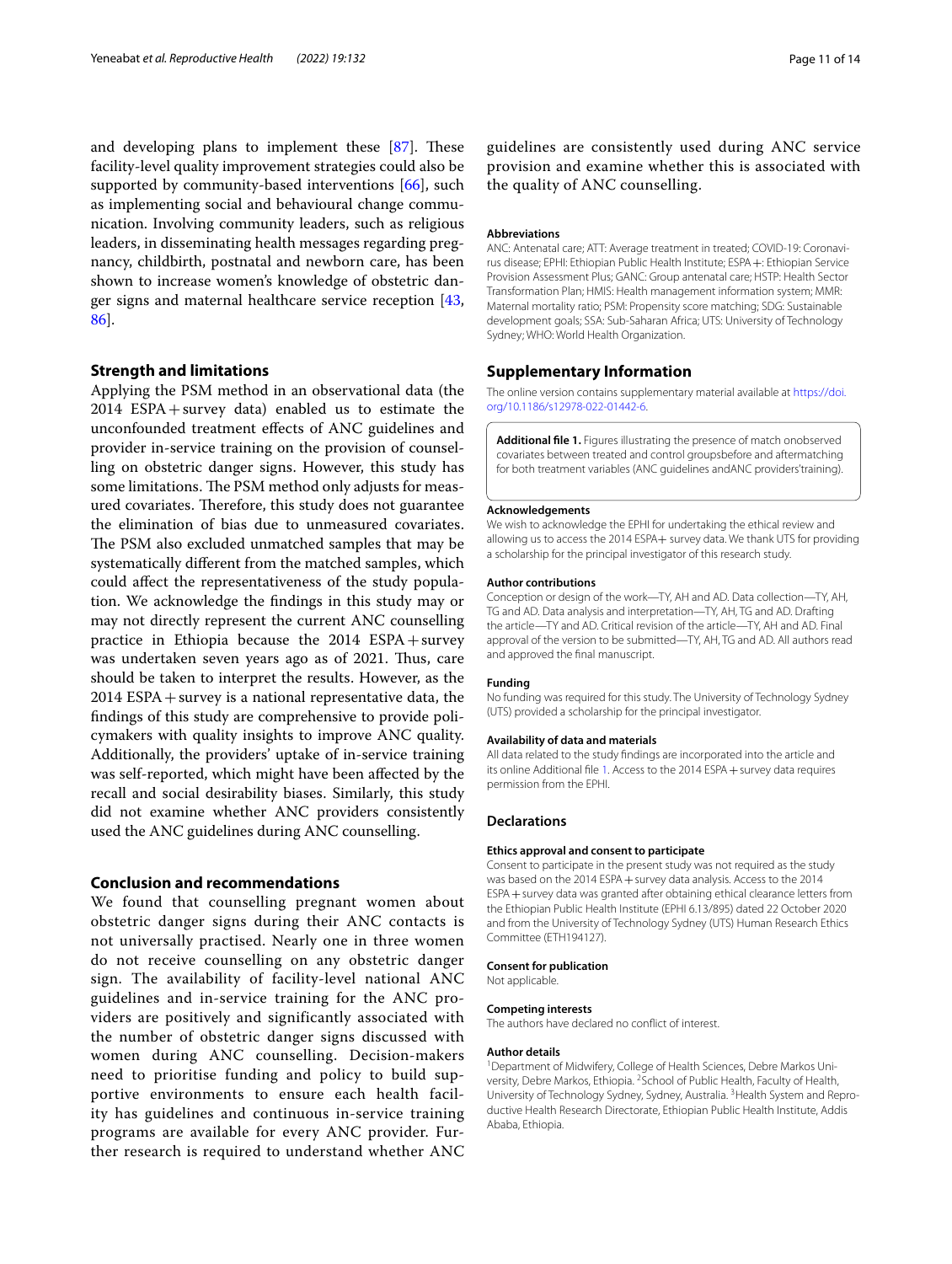Received: 7 February 2022 Accepted: 18 May 2022<br>Published online: 06 June 2022

#### **References**

- <span id="page-11-0"></span>1. WHO. WHO: recommended defnitions, terminology and format for statistical tables related to the perinatal period and use of a new certifcate for cause of perinatal deaths. Modifcations recommended by FIGO as amended October 14, 1976. Acta Obstet Gynecol Scand. 1977;56(3):247-53.
- <span id="page-11-1"></span>2. WHO. Trends in maternal mortality 2000 to 2017: estimates by WHO, UNICEF, UNFPA, World Bank Group and the United Nations Population Division: executive summary.; 2019.
- <span id="page-11-2"></span>3. WHO. World Health Statistics 2020. Geneva: WHO; 2021.
- <span id="page-11-3"></span>4. Zhou H, Zhang L, Ye F, Wang H-J, Huntington D, Huang Y, et al. The efect of maternal death on the health of the husband and children in a rural area of China: a prospective cohort study. PLoS ONE. 2016;11:6.
- 5. Moucheraud C, Worku A, Molla M, Finlay JE, Leaning J, Yamin AE. Consequences of maternal mortality on infant and child survival: a 25-year longitudinal analysis in Butajira Ethiopia (1987–2011). Reprod Health. 2015. [https://doi.org/10.1186/1742-4755-12-S1-S4.](https://doi.org/10.1186/1742-4755-12-S1-S4)
- <span id="page-11-4"></span>6. Machiyama K, Hirose A, Cresswell JA, Barreix M, Chou D, Kostanjsek N, et al. Consequences of maternal morbidity on health-related functioning: a systematic scoping review. BMJ Open. 2017;7:6.
- <span id="page-11-5"></span>7. WHO. Strategies toward ending preventable maternal mortality (EPMM). WHO Department of Reproductive Health and Research; 2015.
- <span id="page-11-7"></span>8. UN. The Sustainable Development Goals Report 2017. New York: United Nations; 2017.
- <span id="page-11-6"></span>9. WHO. SEVENTY-SECONDWORLD HEALTH ASSEMBLY: A72/11 Rev.1 Provisional agenda item 11.4. Geneva: WHO; 2019.
- <span id="page-11-8"></span>10. CSA [Ethiopia], ORC Macro. Ethiopia demographic and health survey 2000. Addis Ababa: Central Statistical Authority [Ethiopia] and ORC Macro; 2001.
- 11. CSA [Ethiopia], ORC Macro. Ethiopia demographic and health survey 2005. Central Statistical Agency and ORC Macro; 2006.
- <span id="page-11-9"></span>12. CSA [Ethiopia], ICF International. Ethiopia Demographic and Health Survey 2011. Addis Ababa, Ethiopia: Central Statistical Agency and ICF International; 2012.
- <span id="page-11-10"></span>13. FMOH. HSTP : Health Sector Transformation Plan : 2015/16–2019/20 (2008-2012 EFY): Federal Democratic Republic of Ethiopia Ministry of Health; 2015.
- <span id="page-11-11"></span>14. Assefa Y, Gelaw YA, Hill PS, Taye BW, Van Damme W. Community health extension program of Ethiopia, 2003–2018: successes and challenges toward universal coverage for primary healthcare services. Global Health. 2019;15:24.
- <span id="page-11-12"></span>15. CSA/Ethiopia, ICF. Ethiopia Demographic and Health Survey 2016. Addis Ababa, Ethiopia: CSA and ICF; 2017.
- <span id="page-11-13"></span>16. Assaf S. Counseling and Knowledge of Danger Signs of Pregnancy Complications in Haiti, Malawi, and Senegal. Matern Child Health J. 2018;22(11):1659–67.
- <span id="page-11-25"></span>17. Sarker M, Schmid G, Larsson E, Kirenga S, De Allegri M, Neuhann F, et al. Quality of antenatal care in rural southern Tanzania: a reality check. BMC Res Notes. 2010;3:209.
- 18. Rosado C, Callaghan-Koru JA, Estifanos AS, Sheferaw E, Shay T, De Graft-Johnson J, et al. Efect of birth preparedness on institutional delivery in semiurban ethiopia: a cross-sectional study. Ann Global Health. 2019;85(1):44.
- <span id="page-11-14"></span>19. Kruk ME, Gage AD, Arsenault C, Jordan K, Leslie HH, Roder-DeWan S, et al. High-quality health systems in the Sustainable Development Goals era: time for a revolution. Lancet Global Health. 2018;6(11):e1196–252.
- <span id="page-11-15"></span>20. World Health Organization. WHO recommendations on antenatal care for a positive pregnancy experience. Geneva: World Health Organization; 2016.
- 21. Hodgins S, D'Agostino A. The quality-coverage gap in antenatal care: toward better measurement of efective coverage. Global Health Sci Pract. 2014;2(2):173–81.
- <span id="page-11-16"></span>22. Lattof SR, Moran AC, Kidula N, Moller A-B, Jayathilaka CA, Diaz T, et al. Implementation of the new WHO antenatal care model for a positive pregnancy experience: a monitoring framework. BMJ Glob Health. 2020;5:6.
- <span id="page-11-17"></span>23. World Health Organization. Standards for maternal and neonatal care. Geneva: World Health Organization; 2007.
- <span id="page-11-18"></span>24. World Health Organizatio. Counselling for maternal and newborn health care: a handbook for building skills. Geneva: World Health Organization; 2013.
- <span id="page-11-19"></span>25. Yeneabat T, Hayen A, Dawson A. Does antenatal care counselling afect maternal health literacy on obstetric danger signs in low and lowermiddle-income countries? A Systematic Review. Under review. [Review research manuscript]. In press 2022.
- <span id="page-11-20"></span>26. Soubeiga D, Sia D, Gauvin L. Increasing institutional deliveries among antenatal clients: efect of birth preparedness counselling. Health Policy Plan. 2014;29(8):1061–70.
- <span id="page-11-21"></span>27. Tafere TE, Afework MF, Yalew AW. Counseling on family planning during ANC service increases the likelihood of postpartum family planning use in Bahir Dar City Administration, Northwest Ethiopia: a prospective follow up study. Contracept Reprod Med. 2018;3:28.
- <span id="page-11-22"></span>28. Adanikin AI, Onwudiegwu U, Loto OM. Infuence of multiple antenatal counselling sessions on modern contraceptive uptake in Nigeria. Eur J Contracept Reprod Health Care. 2013;18(5):381–7.
- <span id="page-11-23"></span>29. Lori JR, Ofosu-Darkwah H, Boyd CJ, Banerjee T, Adanu RMK. Improving health literacy through group antenatal care: a prospective cohort study. BMC Pregnancy Childbirth. 2017;17:228.
- 30. Patil CL, Abrams ET, Klima C, et al. CenteringPregnancy-Africa: a pilot of group antenatal care to address Millennium development goals. Midwifery. 2013;29(10):1190–8.
- <span id="page-11-24"></span>31. Patil CL, Klima CS, Leshabari SC, Stefen AD, Pauls H, McGown M, et al. Randomized controlled pilot of a group antenatal care model and the sociodemographic factors associated with pregnancy-related empowerment in sub-Saharan Africa. BMC Pregnancy Childbirth. 2017;17:336.
- <span id="page-11-26"></span>32. Timša L, Marrone G, Ekirapa E, Waiswa P. Strategies for helping families prepare for birth: experiences from eastern central Uganda. Glob Health Action. 2015;8:1.
- <span id="page-11-35"></span>33. Pembe AB, Carlstedt A, Urassa DP, Lindmark G, Nystrom L, Darj E. Quality of antenatal care in rural Tanzania: counselling on pregnancy danger signs. BMC Pregnancy Childbirth. 2010;10:35.
- 34. Phommachanh S, Essink DR, Wright EP, Broerse JEW, Mayxay M. Do health care providers give sufficient information and good counseling during ante-natal care in Lao PDR?: an observational study. BMC Health Serv Res. 2019;19:449.
- <span id="page-11-27"></span>35. Duysburgh E, Ye M, Williams A, Massawe S, Sié A, Williams J, et al. Counselling on and women's awareness of pregnancy danger signs in selected rural health facilities in Burkina Faso, Ghana and Tanzania. Trop Med Int Health. 2013;18(12):1498–509.
- <span id="page-11-28"></span>36. Okawa S, Win HH, Nanishi K, Shibanuma A, Aye PP, Saw TN, et al. Advice on healthy pregnancy, delivery, motherhood and information on noncommunicable diseases in the maternal care programme in Myanmar: a cross-sectional study. BMJ Open. 2019;9(3): e025186.
- <span id="page-11-29"></span>37. Anya SE, Hydara A, Jaiteh LES. Antenatal care in The Gambia: Missed opportunity for information, education and communication. BMC Pregnancy Childbirth. 2008.<https://doi.org/10.1186/1471-2393-8-9>.
- <span id="page-11-30"></span>38. Phommachanh S, Essink DR, Jansen M, Broerse JEW, Wright P, Mayxay M. Improvement of Quality of Antenatal Care (ANC) service provision at the public health facilities in lao PDR: perspective and experiences of supply and demand sides. BMC Pregnancy Childbirth. 2019;19:255.
- 39. Leslie HH, Malata A, Ndiaye Y, Kruk ME. Efective coverage of primary care services in eight high-mortality countries. BMJ Glob Health. 2017;2(3): e000424.
- <span id="page-11-31"></span>40. Defar A, Getachew T, Taye G, Tadele T, Getnet M, Shumet T, et al. Quality antenatal care services delivery at health facilities of Ethiopia, assessment of the structure/input of care setting. BMC Health Serv Res. 2020;20:485.
- <span id="page-11-32"></span>41. Oka M, Horiuchi S, Shimpuku Y, Madeni F, Leshabari S. Efects of a job aid-supported intervention during antenatal care visit in rural Tanzania. Int J Africa Nurs Sci. 2019;10:31–7.
- <span id="page-11-34"></span>42. Jennings L, Yebadokpo AS, Afo J, Agbogbe M. Antenatal counseling in maternal and newborn care: use of job aids to improve health worker performance and maternal understanding in Benin. BMC Pregnancy Childbirth. 2010;10:75.
- <span id="page-11-33"></span>43. Perreira KM, Bailey PE, de Bocaletti E, Hurtado E, Recinos de Villagrán S, Matute J. Increasing awareness of danger signs in pregnancy through community- and clinic-based education in Guatemala. Mater Child Health J. 2002;6(1):19–28.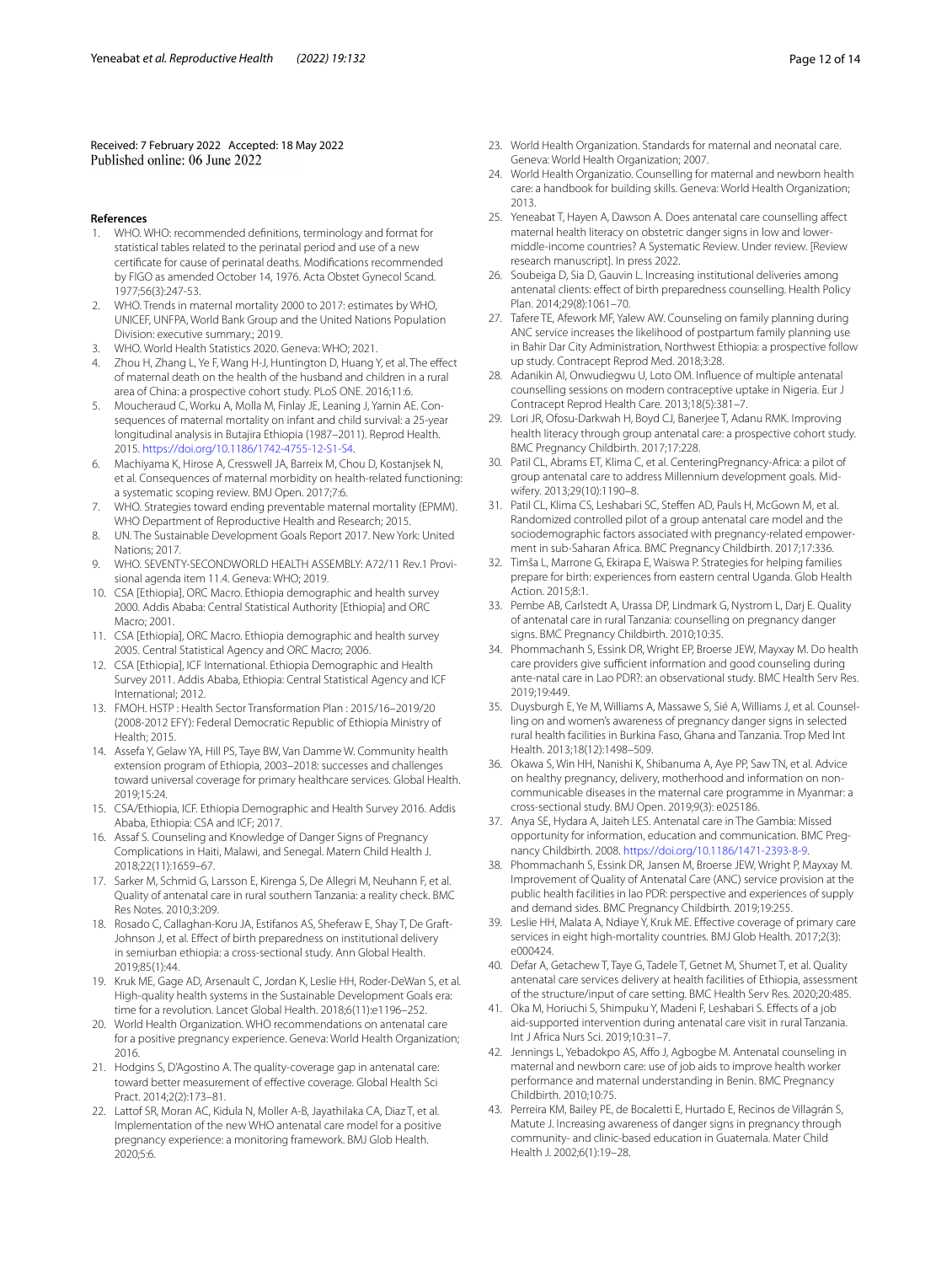- <span id="page-12-0"></span>44. EPHI, FMoH, ICF. Ethiopia service provision assessment plus survey 2014. Addis Ababa: The Ethiopian Public Health Institute; 2014.
- <span id="page-12-1"></span>45. World Health Organization. Defning competent maternal and newborn health professionals: background document to the 2018 joint statement by WHO, UNFPA, UNICEF, ICM, ICN, FIGO and IPA: defnition of skilled health personnel providing care during childbirth. Geneva: World Health Organization; 2018.
- <span id="page-12-2"></span>46. Villadsen SF, Negussie D, GebreMariam A, Tilahun A, Friis H, Rasch V. Antenatal care strengthening for improved quality of care in Jimma, Ethiopia: an efectiveness study. BMC Public Health. 2015;15:360.
- <span id="page-12-3"></span>47. World Health Organization. Standards for improving quality of maternal and newborn care in health facilities. Geneva: World Health Organization; 2016.
- <span id="page-12-4"></span>48. Rowe S, Karkhaneh Z, MacDonald I, Chambers T, Amjad S, Osornio-Vargas A, et al. Systematic review of the measurement properties of indices of prenatal care utilization. BMC Pregnancy Childbirth. 2020;20:171.
- <span id="page-12-5"></span>49. IOM. Clinical practice guidelines: directions for a new program. In: Field MJ, Lohr KN, editors. Clinical practice guidelines: directions for a new program. 4th ed. Washington: National Academies Press; 1990.
- <span id="page-12-6"></span>50. Sipsma H, Callands TA, Bradley E, Harris B, Johnson B, Hansen NB. Healthcare utilisation and empowerment among women in Liberia. J Epidemiol Community Health. 2013;67(11):953–9.
- <span id="page-12-7"></span>51. Austin PC. An introduction to propensity score methods for reducing the efects of confounding in observational studies. Multivariate Behav Res. 2011;46(3):399–424.
- <span id="page-12-8"></span>52. Rubin DB. Using propensity scores to help design observational studies: application to the tobacco litigation. Health Serv Outcomes Res Method. 2001;2(3):169–88.
- <span id="page-12-9"></span>53. Rosenbaum PR, Rubin DB. The central role of the propensity score in observational studies for causal efects. Biometrika. 1983;70(1):41–55.
- <span id="page-12-10"></span>54. Leuven E, Sianesi B. PSMATCH2: Stata module to perform full Mahalanobis and propensity score matching, common support graphing, and covariate imbalance testing. Statistical Software Components: Boston College Department of Economics; 2003.
- <span id="page-12-11"></span>55. Caliendo M, Kopeinig S. Some practical guidance for the implementation of propensity score matching: IZA Discussion Paper No. 1588. IZA. 2008;22(1):31-72.
- <span id="page-12-12"></span>56. Garrido MM, Kelley AS, Paris J, Roza K, Meier DE, Morrison RS, et al. Methods for constructing and assessing propensity scores. Health Serv Res. 2014;49(5):1701–20.
- <span id="page-12-13"></span>57. Bergstra SA, Sepriano A, Ramiro S, Landewé R. Three handy tips and a practical guide to improve your propensity score models. RMD Open. 2019;5(1): e000953.
- <span id="page-12-14"></span>58. Brookhart MA, Schneeweiss S, Rothman KJ, Glynn RJ, Avorn J, Sturmer T. Variable selection for propensity score models. Am J Epidemiol. 2006;163(12):1149–56.
- <span id="page-12-15"></span>59. Ali MS, Prieto-Alhambra D, Lopes LC, Ramos D, Bispo N, Ichihara MY, et al. Propensity score methods in health technology assessment: principles, extended applications, and recent advances. Front Pharmacol. 2019;10:973.
- <span id="page-12-16"></span>60. Austin PC. Balance diagnostics for comparing the distribution of baseline covariates between treatment groups in propensity-score matched samples. Stat Med. 2009;28(25):3083–107.
- <span id="page-12-17"></span>61. Allan V, Ramagopalan SV, Mardekian J, Jenkins A, Li X, Pan X, et al. Propensity score matching and inverse probability of treatment weighting to address confounding by indication in comparative efectiveness research of oral anticoagulants. J Comp Eff Res. 2020;9(9):603-14.
- <span id="page-12-18"></span>62. West SG, Cham H, Thoemmes F, Renneberg B, Schulze J, Weiler M. Propensity scores as a basis for equating groups: basic principles and application in clinical treatment outcome research. J Consult Clin Psychol. 2014;82(5):906–19.
- <span id="page-12-19"></span>63. Choi J, Dekkers OM, le Cessie S. A comparison of diferent methods to handle missing data in the context of propensity score analysis. Eur J Epidemiol. 2019;34(1):23–36.
- <span id="page-12-20"></span>64. Yao XI, Wang X, Speicher PJ, Hwang ES, Cheng P, Harpole DH, et al. Reporting and guidelines in propensity score analysis: a systematic review of cancer and cancer surgical studies. J Natl Cancer Inst. 2017. [https://doi.org/10.1093/jnci/djw323.](https://doi.org/10.1093/jnci/djw323)
- <span id="page-12-21"></span>65. Siegel S. Nonparametric statistics for the behavioral sciences. 1st ed. USA: McGraw-Hill Book Company; 1956.
- <span id="page-12-22"></span>66. Rowe AK, Rowe SY, Peters DH, Holloway KA, Chalker J, Ross-Degnan D. Efectiveness of strategies to improve health-care provider practices in low-income and middle-income countries: a systematic review. Lancet Global Health. 2018;6(11):1163–75.
- <span id="page-12-23"></span>67. Seyoum T, Alemayehu M, Christensson K, Lindgren H. Provider-perceived benefts and constraints of complete adherence to antenatal care guideline among public health facilities, Ethiopia: a qualitative study. PLoS ONE. 2021. [https://doi.org/10.1371/journal.pone.0255297.](https://doi.org/10.1371/journal.pone.0255297)
- <span id="page-12-24"></span>68. Rising SS. Centering pregnancy. An interdisciplinary model of empowerment. J Nurse Midwifery. 1998;43(1):46–54.
- <span id="page-12-25"></span>69. Rising SS, Kennedy HP, Klima CS. Redesigning prenatal care through CenteringPregnancy. J Midwifery Womens Health. 2004;49(5):398–404.
- <span id="page-12-26"></span>70. Larki M, Sharif F, Roudsari RL. Models of maternity care for pregnant women during the COVID-19 pandemic. East Mediterr Health J. 2020;26(9):994–8.
- <span id="page-12-27"></span>71. Benski C, Di Filippo D, Taraschi G, Reich MR. Guidelines for pregnancy management during the COVID-19 pandemic: a public health conundrum. Int J Environ Res Public Health. 2020. [https://doi.org/10.3390/ijerp](https://doi.org/10.3390/ijerph17218277) [h17218277](https://doi.org/10.3390/ijerph17218277).
- <span id="page-12-28"></span>72. Vickers KS, Kircher KJ, Smith MD, Petersen LR, Rasmussen NH. Health behavior counseling in primary care: provider-reported rate and confdence. Fam Med. 2007;39(10):730–5.
- <span id="page-12-29"></span>73. Leslie HH, Gage A, Nsona H, Hirschhorn LR, Kruk ME. Training and supervision did not meaningfully improve quality of care for pregnant women or sick children in sub-Saharan Africa. Global Health Afairs. 2016;35(9):1716–24.
- <span id="page-12-30"></span>74. Gross K, Schellenberg JA, Kessy F, Pfeifer C, Obrist B. Antenatal care in practice: an exploratory study in antenatal care clinics in the Kilombero .<br>Valley, south-eastern Tanzania. BMC Pregnancy Childbirth. 2011. [https://](https://doi.org/10.1186/1471-2393-11-36) [doi.org/10.1186/1471-2393-11-36](https://doi.org/10.1186/1471-2393-11-36).
- <span id="page-12-31"></span>75. WHO, Organisation for Economic Co-operation Development, The World Bank. Delivering quality health services: a global imperative for universal health coverage. Geneva: WHO; 2018.
- <span id="page-12-32"></span>76. Goyet S, Broch-Alvarez V, Becker C. Quality improvement in maternal and newborn healthcare: lessons from programmes supported by the German development organisation in Africa and Asia. BMJ Glob Health. 2019;4(5): e001562.
- <span id="page-12-33"></span>77. Kurzawa Z, Cotton CS, Mazurkewich N, Verney A, Busch-Hallen J, Kashi B. Training healthcare workers increases IFA use and adherence: evidence and cost-efectiveness analysis from Bangladesh. Matern Child Nutr. 2021. [https://doi.org/10.1111/mcn.13124.](https://doi.org/10.1111/mcn.13124)
- <span id="page-12-34"></span>78. de la Perrelle L, Radisic G, Cations M, Kaambwa B, Barbery G, Laver K. Costs and economic evaluations of Quality Improvement Collaboratives in healthcare: a systematic review. BMC Health Serv Res. 2020;20:155.
- <span id="page-12-35"></span>79. BahriKhomami M, Walker R, Kilpatrick M, de Jersey S, Skouteris H, Moran LJ. The role of midwives and obstetrical nurses in the promotion of healthy lifestyle during pregnancy. Ther Adv Reprod Health. 2021;15:1–12.
- <span id="page-12-36"></span>80. Kaba M, Bulto T, Tafesse Z, Lingerh W, Ali I. Sociocultural determinants of home delivery in Ethiopia: a qualitative study. Int J Womens Health. 2016;8:93–102. [https://doi.org/10.2147/IJWH.S98722.](https://doi.org/10.2147/IJWH.S98722)
- <span id="page-12-37"></span>81. Heinonen K. Strengthening antenatal care towards a salutogenic approach: a meta-ethnography. Int J Environ Res Public Health. 2021;18(10):5168.
- <span id="page-12-38"></span>82. Mian NU, Alvi MA, Malik MZ, Iqbal S, Zakar R, Zakar MZ, et al. Approaches towards improving the quality of maternal and newborn health services in South Asia: challenges and opportunities for healthcare systems. Global Health. 2018. [https://doi.org/10.1186/s12992-018-0338-9.](https://doi.org/10.1186/s12992-018-0338-9)
- <span id="page-12-39"></span>83. Austin A, Gulema H, Belizan M, Colaci DS, Kendall T, Tebeka M, et al. Barriers to providing quality emergency obstetric care in Addis Ababa, Ethiopia: Healthcare providers' perspectives on training, referrals and supervision, a mixed methods study. BMC Pregnancy Childbirth. 2015. [https://doi.org/10.1186/s12884-015-0493-4.](https://doi.org/10.1186/s12884-015-0493-4)
- <span id="page-12-40"></span>84. ThiHoai Thu N, Wilson A, McDonald F. Motivation or demotivation of health workers providing maternal health services in rural areas in Vietnam: fndings from a mixed-methods study. Hum Resour Health. 2015. [https://doi.org/10.1186/s12960-015-0092-5.](https://doi.org/10.1186/s12960-015-0092-5)
- <span id="page-12-41"></span>85. Farahani MA, Mohammadi E, Ahmadi F, Mohammadi N. Factors infuencing the patient education: a qualitative research. Iran J Nurs Midwifery Res. 2013;18(2):133–9.
- <span id="page-12-42"></span>86. Saaka M, Aryee P, Kuganab-lem R, Ali M, Masahudu AR. The efect of social behavior change communication package on maternal knowledge